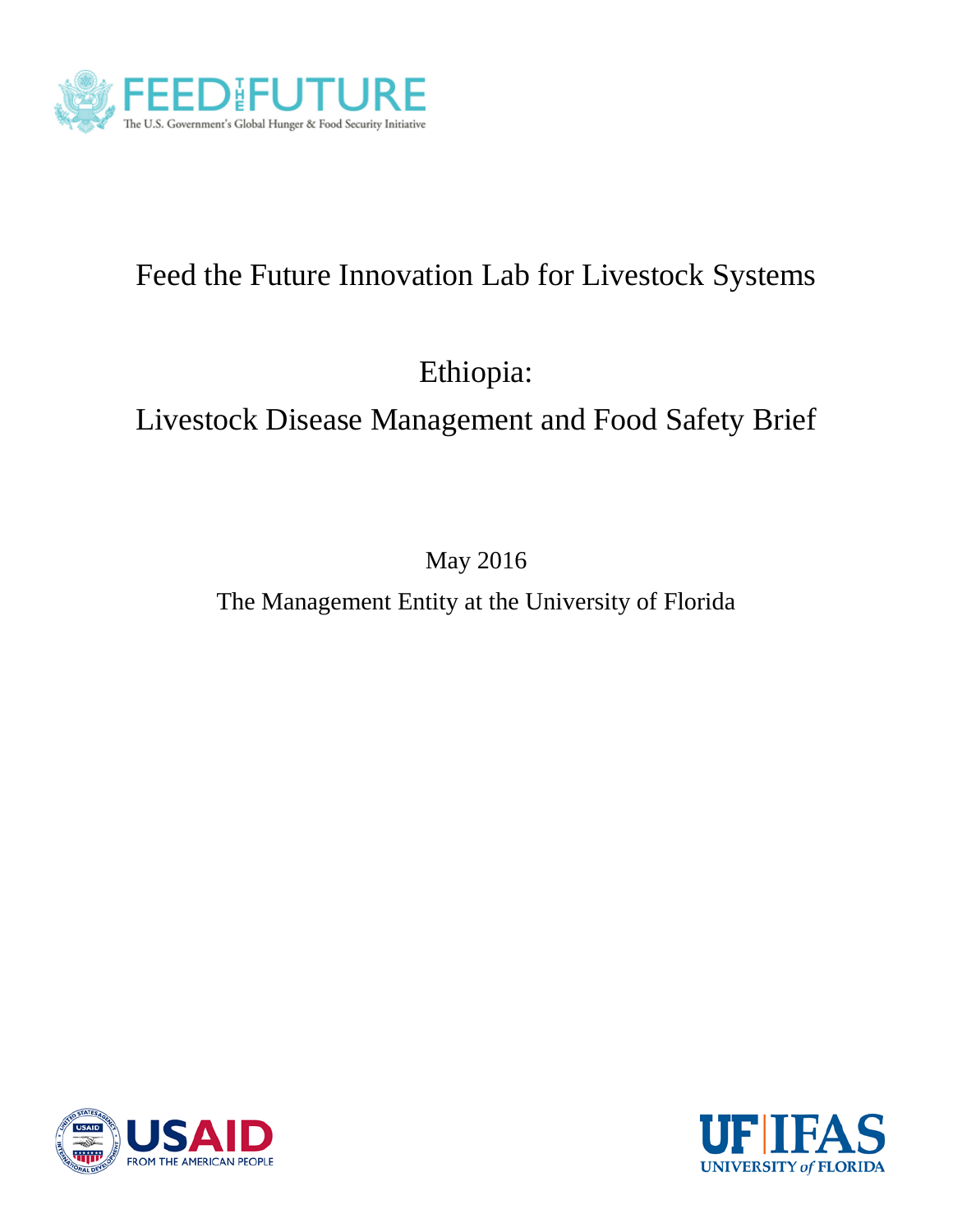#### **Acknowledgement**

The Livestock Disease Management and Food Safety Brief was prepared by Ashenafi Feyisa Beyi, graduate student, under the supervision of Dr. Arie Hendrik Havelaar, Department of Animal Science, and Dr. Jorge Hernandez, Department of Large Animal Clinical Sciences.

This Brief is a work in progress. It will be updated with additional information collected in the future.

This Brief is made possible with the generous support of the American people through the United States Agency for International Development (USAID) under the Feed the Future Initiative. The contents in this brief are the responsibility of the University of Florida and do not necessarily reflect the views of USAID or the United States Government, and its partners in Feed the Future countries.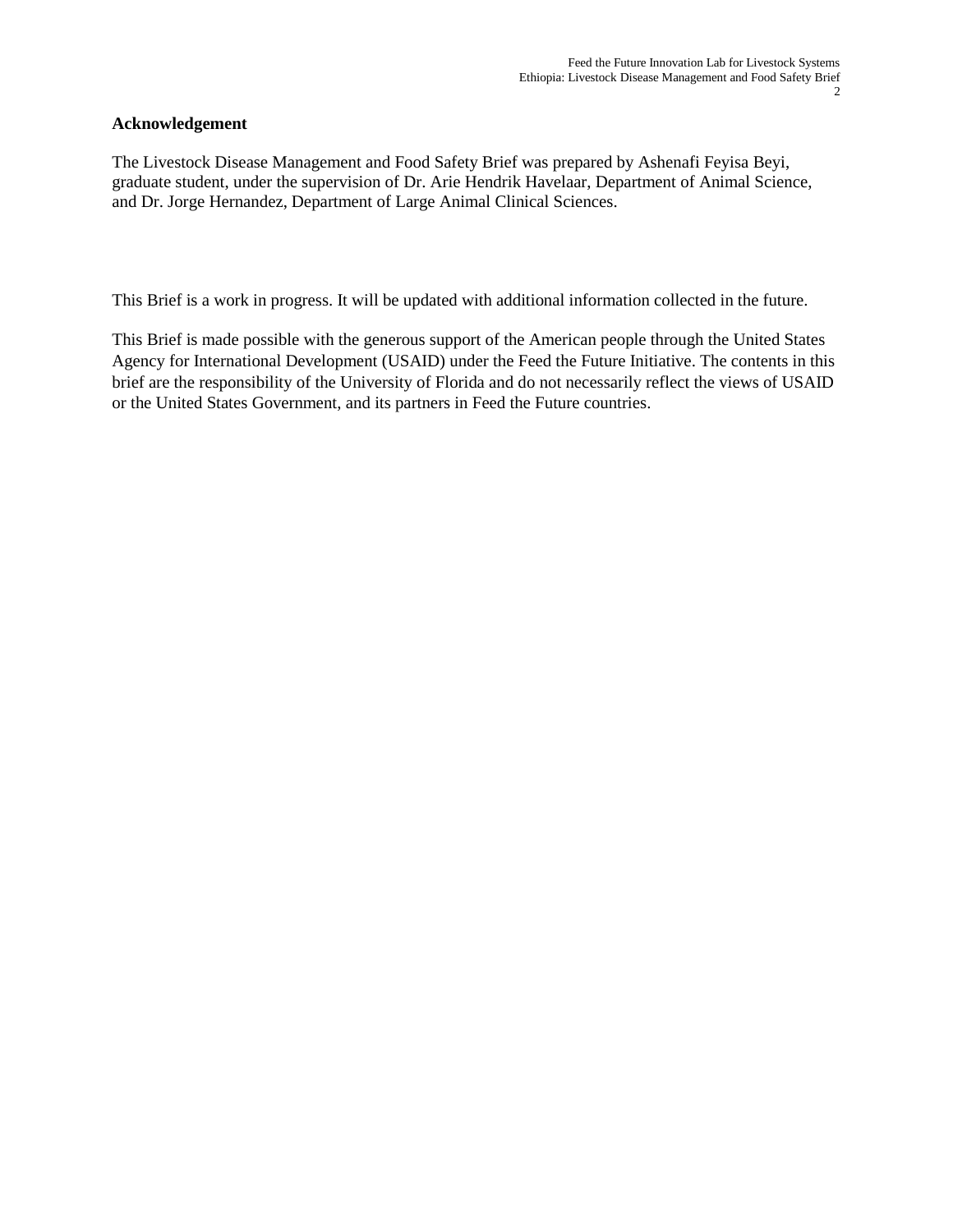#### **1. Introduction**

Livestock provides a livelihood for 65% of the Ethiopian population (Solomon, 2003). According to recent estimates, Ethiopia has 56.71 million cattle, 29.33 million sheep, 29.11 million goats, 1.16 million camels and 56.87 million poultry (CSA, 2015). These estimates do not include livestock populations in the nonsedentary (nomadic) areas of the Afar and Somali regional states.

The predominant livestock production system in Ethiopia is extensive, where indigenous breeds are kept under low-input/low-output husbandry practices. The productivity of this sector is constrained by several factors and livestock mortality rates are high: death estimates for 2014/2015 fiscal year were 3.23 million cattle, 4.37 million sheep, 4.90 million goats, 18,231 camels, and 41,195 chickens (CSA, 2015). Ethiopia ranks highest in Africa in the health burden of zoonotic diseases (Grace et al., 2012).

To fully utilize the untapped livestock potential and address food safety issues, the government has created the Ethiopia Livestock Master Plan (ELMP, 2015). The animal health part of the plan calls for establishment of a robust animal health information system; reduced production losses by controlling prioritized diseases; increased export earnings by reinforcing the quarantine, inspection and certification system; decreased impact of zoonotic diseases on public health by controlling them and ensuring safety of animal products, improved infrastructure, and addressing policy issues.

#### **2. Major Animal Diseases**

#### **Prevalence by species, trends**

In Ethiopia, there are several endemic animal diseases caused by bacteria, viruses, protozoa, and parasites that compromise the productivity of the livestock sector. The most important diseases are:

- **Foot and Mouth Disease (FMD)** FMD is endemic in Ethiopia and outbreaks occur in cattle throughout the country, with the highest incidence in central Ethiopia (Ayelet et al., 2009). The overall herd- and animal-level prevalence is 57.6% and 11.9%, respectively (Gulima, 2011 cited in EAHYB, 2015). Among the seven globally known serotypes of FMD virus, serotypes O, A, C, SAT1, and SAT2 have been identified in the country (Ayelet et al., 2009). There are no published data on the trend of the prevalence of FMD in Ethiopia; however, the number of outbreaks does not seem to show a decreasing trend (Ayelet et al., 2012; Jemberu et al., 2015).
- **Lumpy Skin Disease (LSD)** LSD is an endemic viral disease of cattle in Ethiopia. Herd-level prevalence of LSD has been reported to be 44% (38-50%), with the highest prevalence in the mid-highlands (64%), followed by the lowlands (50%). Animal-level prevalence in infected herds is 27% (22-32%), with 31% in the mid-highlands, 24% in the highlands, and 23% in the lowlands (Gari et al., 2012). According to the report of the Ministry of Agriculture, LSD is showing an increasing trend, but sufficient data to fully understand LSD in the country is lacking (EAHYB, 2012).
- **Contagious Bovine Pleuropneumonia (CBPP)** CBPP is an endemic bacterial disease of cattle in Ethiopia. Its overall animal-level prevalence is reported to be 5.6%, varying from 0.9% in the Somali region to 19.7% in the Gambella region. Compared with the number of outbreaks before 2002, CBPP has shown a declining trend (EAHYB, 2012). More recently, the following prevalence rates were reported: in Adama export quarantine farms 4% in 2011 (Kassaye & Molla, 2012) and 7.8% in 2015 and in two abattoirs in Bishoftu 5.9% in 2015 (Atnafie et al., 2015).
- **Bovine Tuberculosis (BTB)** BTB is endemic in Ethiopia, with low prevalence in the extensive system, varying from 0.3% to 5.5% at animal level (Gumi et al., 2011; Gumi et al., 2012b; Tschopp et al., 2013); and high prevalence in urban and peri-urban dairy farms, 55% at herd-level and 32.3% at animal level (Firdessa et al., 2012). BTB has also been reported in camels (Beyi et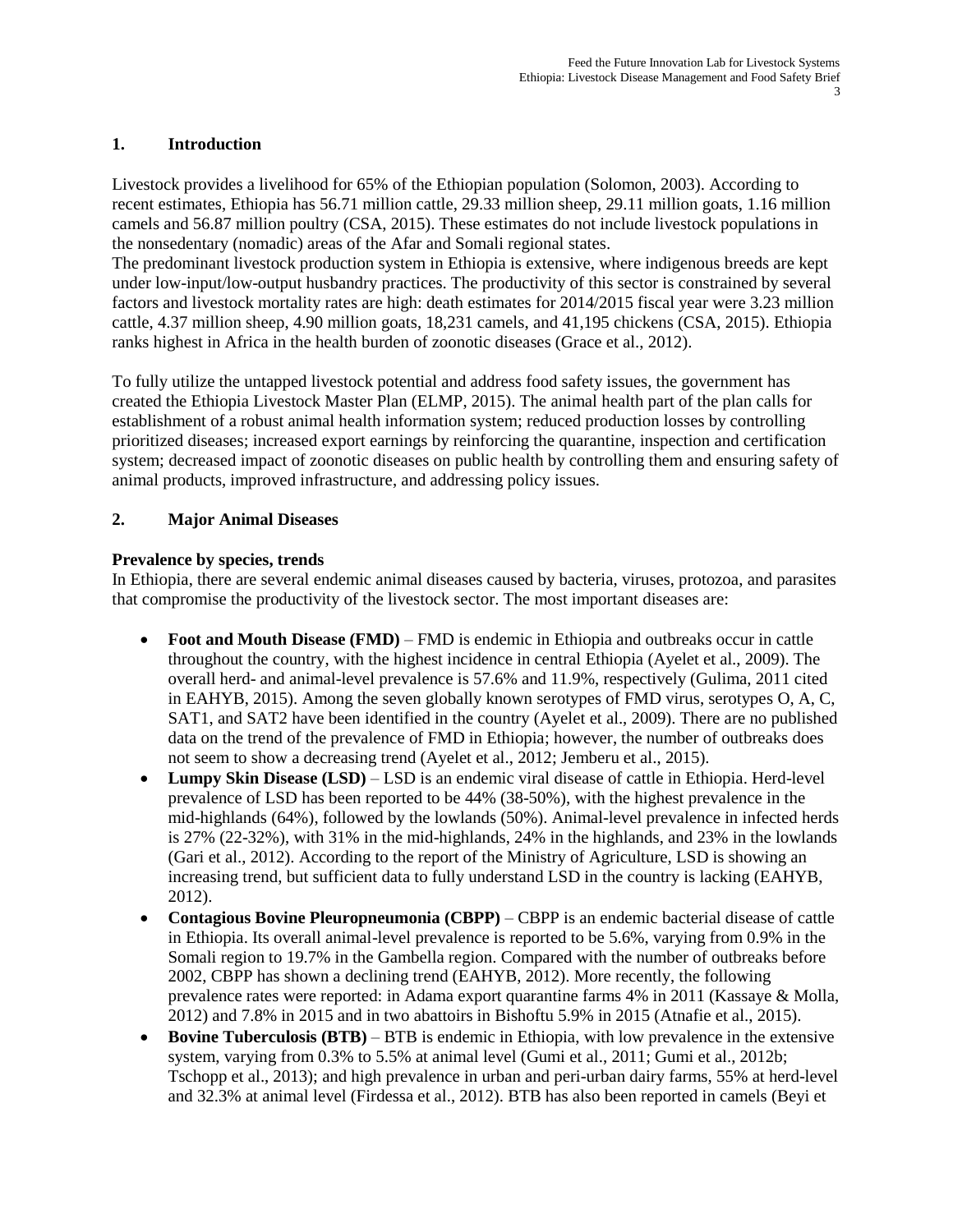al., 2014, Gumi et al., 2012b), and sheep and goats (Gumi et al., 2012b; Kassa et al., 2012). The trend of BTB prevalence appears to increase with intensification of husbandry and proportion of high-yielding exotic lines in farms (Firdessa et al., 2012). The prevalence of bovine tuberculosis in Ethiopia is summarized in Table 1.

| <b>Animals</b>                     | Prevalence $(\% )$              |                          | <b>Study sites</b>  | <b>Source</b>         |  |
|------------------------------------|---------------------------------|--------------------------|---------------------|-----------------------|--|
|                                    | <b>Animal level</b>             | <b>Herd level</b>        |                     |                       |  |
| Cattle                             | 5.5                             | 41.9                     | South               | Gumi et al., 2011     |  |
|                                    | 2.0                             | 14.3                     | Somali region, East | Gumi et al., 2012b    |  |
|                                    | 0.3                             | <b>NA</b>                | Arsi zone, Central  | Tschopp et al., 2013  |  |
|                                    | 32.3                            | 55                       | Addis Ababa         | Firdessa et al., 2012 |  |
| Camel                              | 6.0%                            | <b>NA</b>                | East                | Beyi et al., 2014     |  |
|                                    | 0.4                             | 3.1                      | Southeast           | Gumi et al., 2012b    |  |
| Sheep $\&$                         | $0.2$ (goats)                   | $3.1$ (goats)            | Southeast           | Gumi et al., 2012b    |  |
| Goats<br>$N \Lambda$ not evollable | $1.44$ (sheep)<br>$4.3$ (goats) | 20 (sheep $\&$<br>goats) | Afar region, North  | Kassa et al., 2012    |  |

Table 1. Prevalence of bovine tuberculosis in cattle, camels and small ruminants in Ethiopia

NA – not available

- **Brucellosis** The herd- and animal-level prevalence of bovine brucellosis in southern and eastern Ethiopia, including indigenous cattle from crop-livestock mixed and pastoral production systems, are 26.1% and 3.5%, respectively (Megersa et al., 2011a). Tschopp et al. (2013) reported a relatively low animal-level prevalence in Arsi, central Ethiopia, a mixed farming area (i.e., 1.7%). The estimates for commercially oriented urban and peri-urban dairy and breeding farms are 10.6% at herd level and 1.9% at the animal level (Asmare et al., 2013). The animal-level prevalence of brucellosis in sheep and goats ranges from 1.1% to 3.2% and 1.9% to 9.6%, respectively (Ashenafi et al., 2007; Gumi et al., 2013; Megersa et al., 2011a; Teshale et al.; 2006). In camels, the animal-level prevalence of brucellosis is reported to be in the range of 0.9% to 3.4% (Gumi et al., 2013; Habtamu et al., 2015; Megersa et al., 2011a).
- **Contagious Caprine Pleuropneumonia (CCPP)** CCPP is mainly a bacterial disease of goats, but outbreaks also occur in sheep (Shiferaw et al., 2006). Its prevalence is 32.7% in goats and 18.3% in sheep in the Tigray and Afar regions (Abera et al., 2011); 15.5% in goats in Hamar and Bena-Tsamai districts, South Omo zone, [Southern Nations, Nationalities, and Peoples'](https://en.wikipedia.org/wiki/Southern_Nations,_Nationalities,_and_Peoples%27_Region) Region (SNNPR) (Mekuria et al., 2008); and 13.2% in goats in Borena and Guji zones, Oromia region (Bekele et al., 2011).
- **Peste des Petits Ruminant (PPR)** PPR is a viral disease of sheep and goats. In a countrywide study that covered 43 districts, the prevalence of PPR in sheep and goats was 6.4%, with the lowest prevalence in Oromia region (1.7%) and the highest in Somali region (21.3%) (Waret-Szkuta et al., 2008). In camels and cattle, the prevalence of PPR was 3% and 9%, respectively (Abraham et al., 2005). Based on three studies conducted in Afar and Gambella regions at different times, the prevalence of PPR appears to be increasing in both sheep and goats (Abraham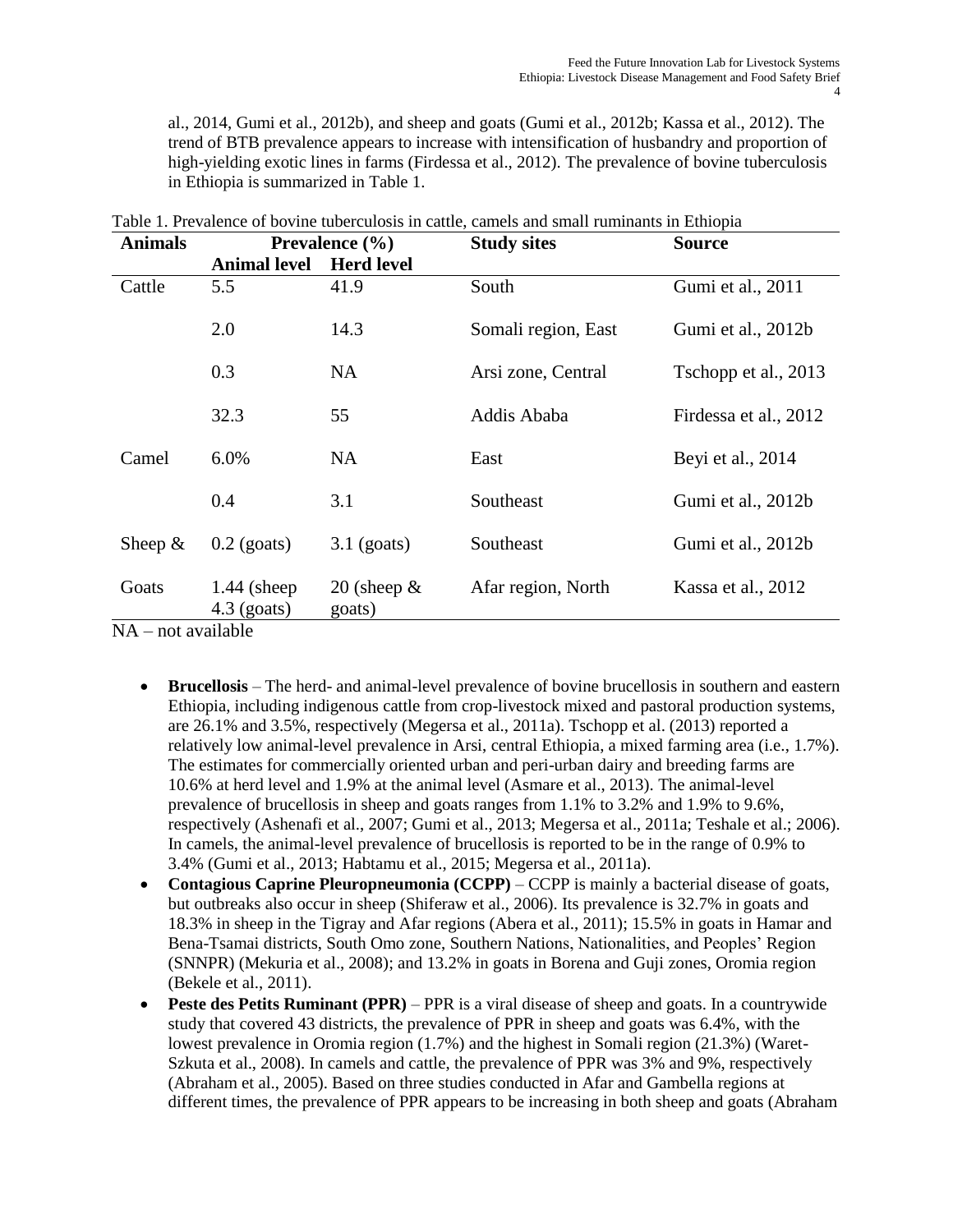et al., 2005; Megersa et al., 2011b; Waret-Szkuta et al., 2008). The prevalence of PPR was 15.3% in 1999 (Waret-Szkuta et al., 2008), 16% in 2001 (Abraham et al., 2005), and 38.3% in 2010 in Afar (Megersa et al., 2011b). Similarly, it was 23% in sheep and 22% in goats in 2001 (Abraham et al., 2005), and 31.0% in sheep and 26.3% in goats in 2010 in Gambella (Megersa et al., 2011b).

- **Pox** There is no literature on the prevalence and trends of caprine and ovine pox in Ethiopia. However, 893 pox outbreaks were reported to the Ministry of Agriculture in 2007/08 fiscal year (ESGPIP, 2009) and 1,234 outbreaks happened between 2008 and 2012 (Gelaye et al., 2015). In Borena (the southernmost zone of Oromia region), based on clinical diagnosis, the prevalence of camel pox was 0% during dry season, 0.3% during major wet season, and 14.2% during minor wet season (Megersa, 2010).
- **Trypanosomiasis** Trypanosomiasis is endemic in Ethiopia, particularly in southwest, west, and northwest areas. A recent estimate of the prevalence of trypanosomiasis in southwestern Ethiopia is 9.61%, and it is showing a declining trend (Duguma et al., 2015). Camels are affected by *Trypanosomiasis evansi*; its prevalence ranges from 2% to 10.9% in Afar and southern Oromia (Fikru et al., 2015, Tekle and Abebe, 2001).
- **Endoparasites** Based on small-scale assessments conducted in different parts of the country, the prevalence of gastrointestinal parasites is 14.8-61% in cattle (Duguma et al., 2012; Emiru et al., 2013; Regassa et al., 2006); 47.7-100% in sheep and goats (Dagnachew et al., 2011; Emiru et al., 2013; Kumsa et al., 2010; Kumsa et al., 2011; Kumsa & Wossene, 2007; Regassa et al., 2006), 55.5-96.9% in camels (Birhanu et al., 2014; Demelash et al., 2014; Tekle & Abebe, 2001); and ranging from 75.8% (*Nematoda*) to 86.3% (*Cestoda*) in chickens (Ashenafi & Eshetu, 2004).
- **Ectoparasites** National surveys on ectoparasites are lacking. Prevalence rates ranging from 15.4%-40.2% were reported from various parts of the country (Onu et al., 2013; Yacob et al., 2008a; Yacob et al., 2008b). In central Ethiopia, the overall prevalence of ectoparasites in sheep is 48.1% (Kumsa et al., 2012). In the Tigray region of northern Ethiopia, the prevalence rates of mange mites, lice, and sheep keds were 4.4% in both sheep and goats, 6% in both sheep and goats, and 11.67% in sheep, respectively (Kassayeq & Kebede, 2010). In the Borena lowlands, depending on the season of the year, 29.0-34.0% and 56.4-85.4% of camels were found to be infested by mange mites and ticks, respectively (Megersa, 2010). Ectoparasite control programs have been running in selected regions for a couple of years; nevertheless, the trend does not appear to be declining (Tolossa, 2014).
- **Newcastle disease (NCD)** NCD is an endemic viral fowl disease in Ethiopia. Fragmented studies conducted on village or backyard chickens have shown seroprevalence varying from 5.6- 19.78% (Chaka et al., 2012; Getachew et al., 2014; Zeleke et al., 2005).
- **Infectious Bursal Disease (IBD)** The overall prevalence of IBD in Ethiopian chickens is 77.48% (EAHYB, 2012). In backyard chickens sampled at markets in central Ethiopia, the prevalence was 91.9% in the dry season and 96.3% in the wet season (Chaka et al., 2012).
- **Emerging diseases** While outbreaks of Rift Valley Fever (RVF) occasionally occur in neighboring countries, it is not clinically reported in Ethiopia (EAHYB, 2012). Southern Ethiopia has the highest risk for RVF (Anyamba et al., 2009). Similarly, East Coast Fever (ECF) is not found in Ethiopia despite its endemic status in Kenya. The vector of ECF (*Rhipicephalus appendiculatus*) is not reported from Ethiopia; however, the climate of central and southern parts of the country is favorable for this tick, and its introduction to the country could be disastrous to the cattle industry (Leta et al., 2013).

An epidemic wave of an acute and contagious unknown camel syndrome, which is commonly called "Camel Sudden Death" (CSD), has occurred in the last decade in Ethiopia. It was first reported in Afar in 2005, and it has spread to the southern parts of Ethiopia and into Somalia and North Kenya in the subsequent years. This disease is not known to the local people, and the causative agent could not be identified (Dawo, 2010, Megersa et al., 2012). Serological testing was recently carried on 188 camels from Afar, Somali; and Borena for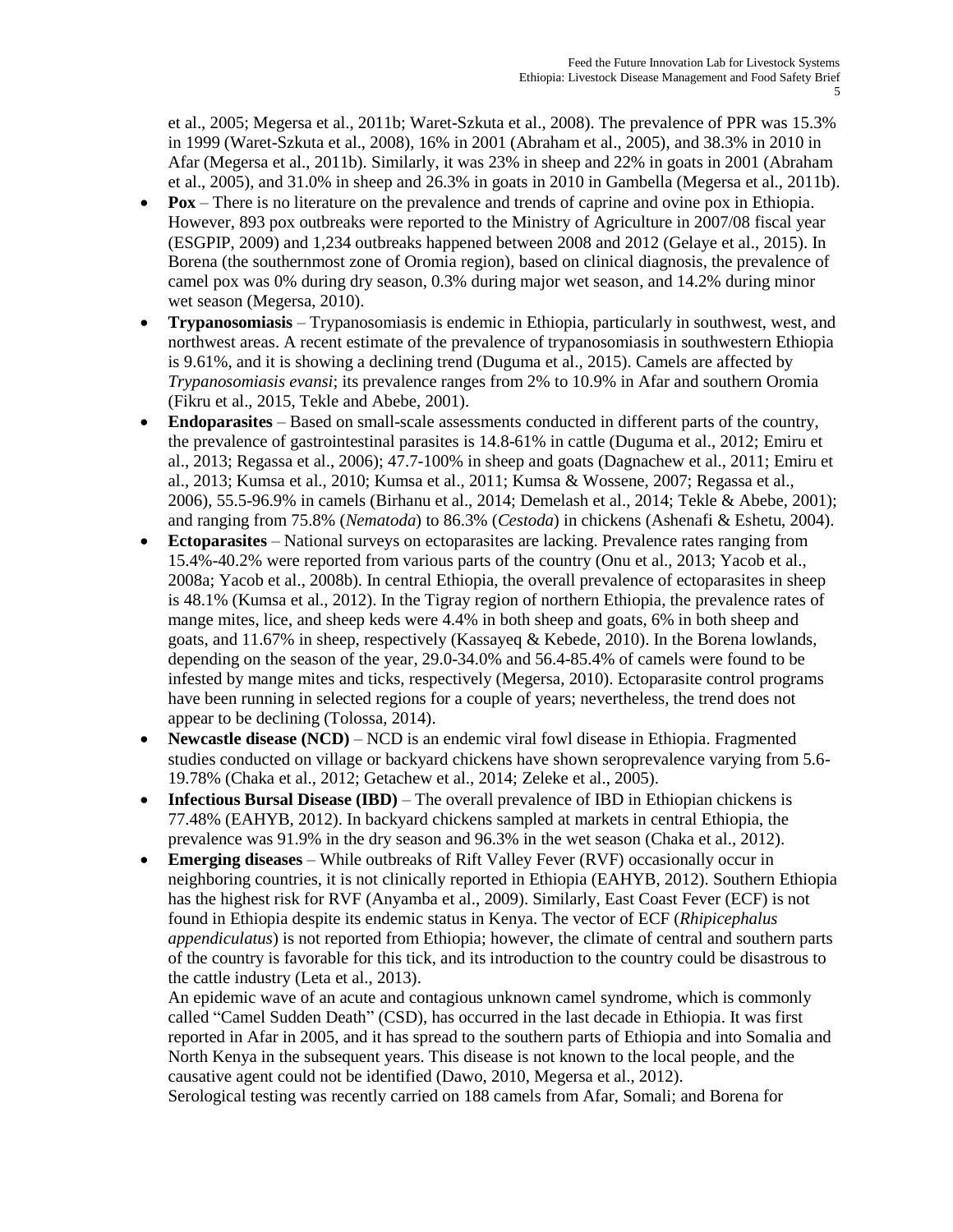detection of antibodies against Middle East Respiratory Syndrome Corona Virus (MERS-CoV): 93% of young and 97% adult camels were positive (Reusken et al., 2014).

Highly Pathogenic Avian Influenza virus (HPAI) has not been detected in Ethiopia. However, there is high risk of introduction of this virus because of the millions of birds migrating to East Africa from Europe and Asia each year to reach the lakes and wetlands in the Great Rift Valley. Given the risk posed by HPAI, a multidisciplinary national committee was established in 2005 and has been carrying out vigilance through active surveillance with the concerned bodies of the government (EAHYB, 2012; Berhane, 2005).

### **Documented impacts**

- **Foot and Mouth Disease** The estimated economic losses of FMD outbreak in cattle, arising from milk loss, mortality, and draft power loss, average US\$76 per affected herd, US\$9.8 per head in crop-livestock mixed system, and US\$174 per affected herd and US\$5.3 per head in the pastoral system (Jemberu et al. 2015). In another study, the overall short-term farm level direct loss due to FMD outbreak in an urban dairy farm was estimated at ETB45,131, equivalent to €1962 (Beyi, 2012). Data on national level economic impact of FMD is lacking.
- **Contagious Bovine Pleuropneumonia** A study shows that Ethiopia loses over ETB205.6 million per year due to CBPP (Laval, 1999). The case fatality rate of CBPP is estimated at 16% (Gulima, 2011, cited in EAHYB, 2012).
- **Bovine Tuberculosis** (BTB) BTB has both public health and economic impacts. The prevalence of BTB in cattle slaughtered in abattoirs has been 0.83-5.2% (Mengistu & Enquselassie, 2014; Shitaye et al., 2007), and the carcasses of 0.024-0.03% of cattle slaughtered in some abattoirs were completely condemned (Asseged et al., 2004; Mummed & Webb, 2015). There is no data on production losses, but the prediction of economic losses based on current BTB prevalence in the country and loss of weight reported by farmers implies that it causes substantial losses to the producers and the livestock sector (Tschopp et al., 2013). *Mycobacterium bovis*, the cause of BTB, is frequently isolated from human TB patients, which confirms the public health significance of this disease in a country where consumption of raw milk and meat, and close contact with animals is very common (Firdessa et al., 2013; Gumi et al., 2012a).
- **Brucellosis** Brucellosis has both public health and economic impacts. There is no data on the economic impacts of brucellosis on livestock production in Ethiopia; however, Megersa et al. (2011a) report a significant association between seropositivity and a history of spontaneous abortion in cattle herds.
- **Lump Skin Disease** An LSD outbreak investigation report shows that 108 of 296 affected cattle in one area (13.61% of all animals) died in two outbreaks, which was roughly equivalent to ETB972,000 (US\$51,590, where US\$1 = ETB18.84) direct financial loss, and additional expense of ETB16.50 per animal for treatment (Ayelet et al., 2013). Furthermore, annual financial costs of LSD were estimated by summing up the average production losses stemming from morbidity and mortality (i.e., milk, beef, and traction power losses) plus the treatment and vaccination expenses: the economic cost in infected herds was US\$6.43 (5.12-8) per head of local breed and US\$58 (42- 73) per head of Holstein-Friesian/crossbred cattle (Gari et al., 2012).
- **Contagious Caprine Pleuropneumonia and Peste des Petits Ruminant** Literature on the economic impacts of these two diseases is absent.
- **Caprine/ovine pox** In 2007/2008 fiscal year, out of 57,638 goats and sheep that contracted the disease, 6,401 (11.1%) died (ESGPIP, 2009).
- **Endoparasites** According to Biff et al. (2006) Ethiopia is reported to be losing US\$81.8 million per year due to mortality caused by endoparasites. Fromsa and Jobre (2012), based on a retrospective study of data collected over 15 years (1985-1999), estimate that the annual financial loss due to bovine hydatidosis (*Echinococcus* disease) arising from condemned organs, decreased carcass weight, and decreased milk yield was ETB1.691 billion (US\$101.20 million). This is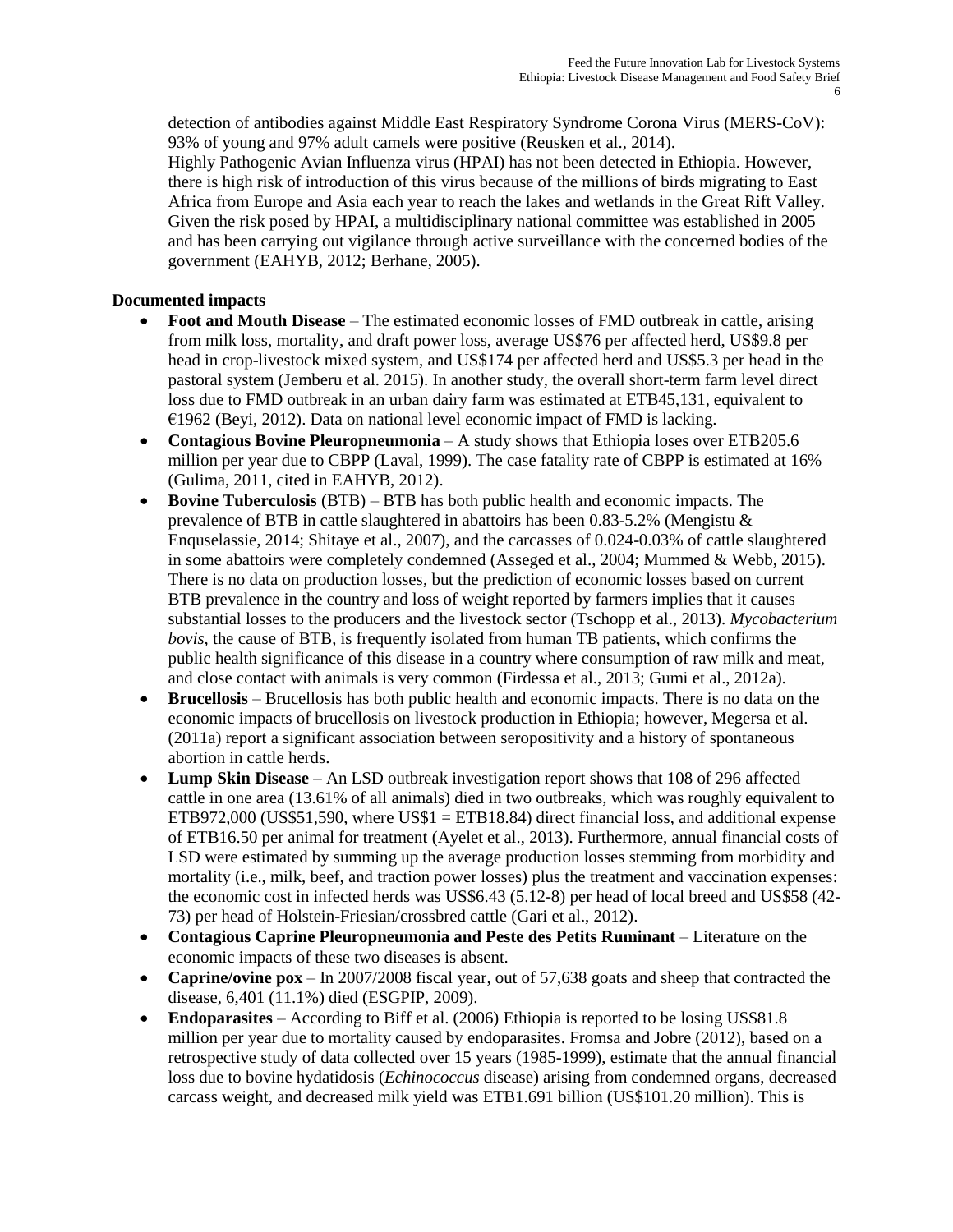equivalent to ETB475.40 (US\$28.45) per every infected slaughtered bovine and ETB249.00 (US\$14.90) per every infected milking cow (Fromsa & Jobre, 2012). In Sodo municipal slaughterhouse, the annual loss implicated to bovine liver condemnation due to *Fasciola* was US\$4000 (Abunna et al., 2010).

- **Ectoparasites** Ectoparasites are attributed as major causes of skin rejection at tanneries (Tolossa, 2014). The annual financial loss in a single tannery due to quality deterioration of exported skins was estimated at US\$778,199.41 for pickled sheep skins and US\$247,677.61 for wet blue goat skins (Ashenafi et al., 2014).
- **Infectious Bursal Disease** A follow-up study conducted for six months in two districts in northwest Ethiopia revealed cumulative incidence rates of 17.40% and 38.39% and case fatality rates of 77.73% and 98.56% in village chickens of Farta and Bahir Dar Zuriya districts, respectively (Mazengia et al., 2009). In an outbreak occurring in commercial poultry farms in Bishoftu, central Ethiopia, a mortality rate of 49.89% was reported (Zeleke et al., 2005).

#### **Variation by region and system**

- **Foot and Mouth Disease** It appears that the prevalence of FMD is highest in intensive production systems, somewhat lower in mixed farming systems, and lower still in pastoral systems. For instance, animal level prevalence in Borena (pastoralism) (Rufael et al., 2008), Bahir Dar (mixed farming) and Haramaya (intensive production), East Hararge zone (Negusssie et al., 2011) were 21%, 38.4%, and 80%, respectively.
- Contagious Bovine Pleuropneumonia (CBP) CBP is endemic in western and southern parts of Ethiopia and in the Afar region. Based on a 2004 serosurveillance survey by the National Animal Health Diagnostics and Investigation Center (NAHDIC), high prevalence was observed in Gambella and Benishangul-Gumuz regions (EAHYB, 2012).
- **Bovine Tuberculosis (BTB)** A higher prevalence of BTB was documented in Holstein and Holstein cross breeds than in local zebu cattle, and in animals kept in the intensive production systems than in the extensive system (Firdessa et al., 2012; Tschopp et al., 2013). Firdessa et al. (2012) reported prevalence rates of 61.8% in Holstein-Friesian cattle, 37.2% in Holstein crosses with local cattle, and 0.3% in zebu.
- **Brucellosis** Unlike BTB, the prevalence of brucellosis was found to be lower in intensive production systems than in the extensive system (Asmare et al., 2013; Megersa et al., 2011a; Tschopp et al., 2013). Husbandry practices of commingling animals from different herds together, such as aggregation of animals in watering points in pastoral areas, favors the occurrence of brucellosis (Megersa et al., 2011a; Yohannes et al., 2013; Jergefa, 2009).
- **Lumpy Skin Disease (LSD)** Based on outbreak reports to the Ministry of Agriculture from 2007 to 2011, LSD outbreaks have occurred in all regions except Harari and Dire Dawa, with the highest records in the central and southwest parts of the country (Ayelet, 2014). The same authors also documented higher number of outbreaks in feedlot cattle than in those kept under extensive management, and a higher number of outbreaks in mid-highlands zone than in other agro-climatic zones. Gari et al. (2011) reported higher LSD annual cumulative incidence and annual mortality rates in Holstein-Friesian and their cross breeds (33.93 and 7.43%) than in local zebu cattle (13.41 and 1.25%).
- **Contagious Caprine Pleuropneumonia** (**CCPP)**  CCPP has been reported from all over the country, with the highest prevalence in the lowlands, where 70% of Ethiopian goat population exist (Gedlu, 2004).
- **Peste des Petits Ruminant (PPR)** The highest prevalence of PPR was observed in the Somali region (21.3%), followed by the Afar and Tigray (15.3%) regions. PPR is more common in the lowlands and in pastoralism-dominated livestock production systems (Waret-Szkuta et al., 2008).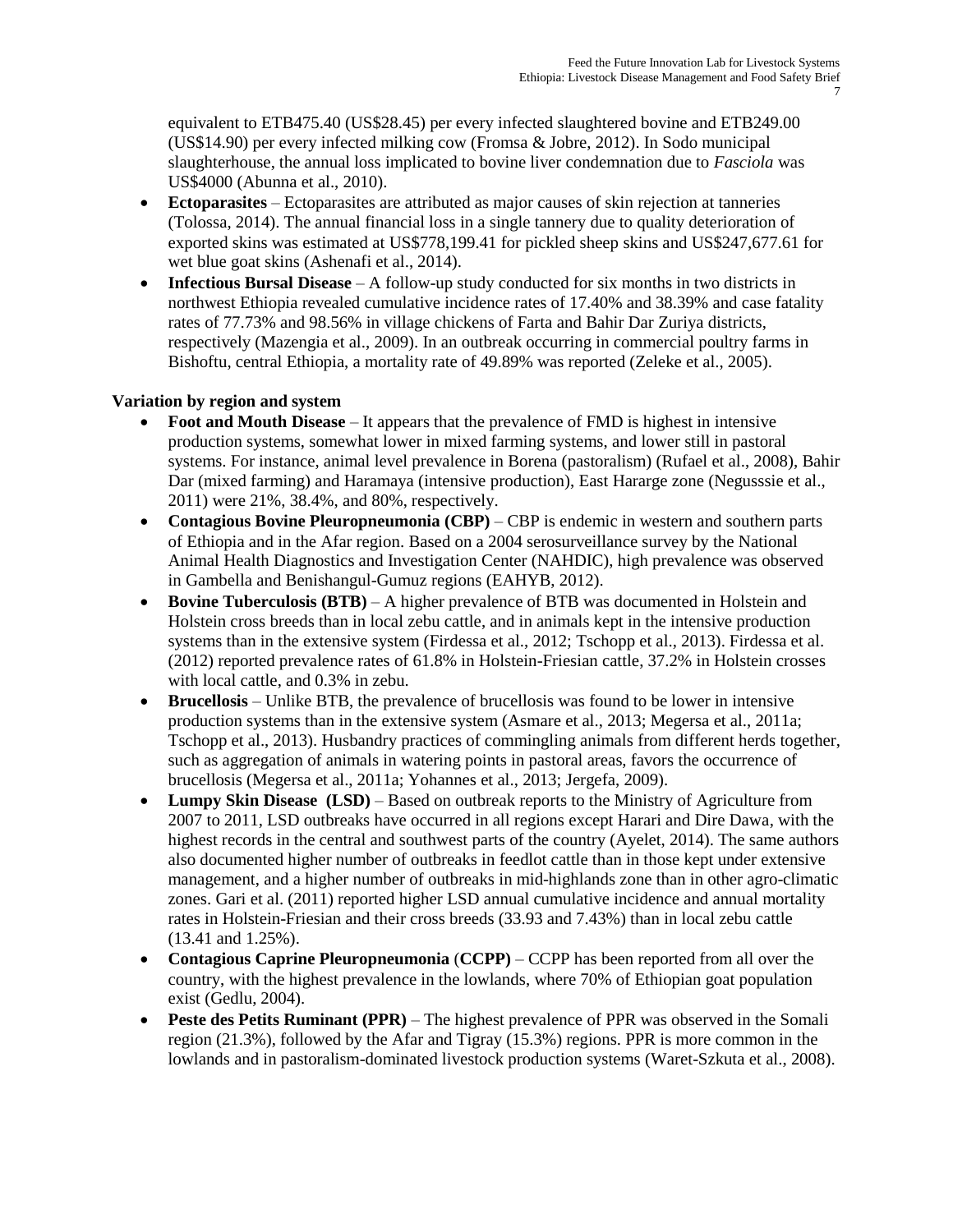- **Trypanosomiasis** Trypanosomiasis occurs in the southwestern, western, and northwestern parts of Ethiopia, in the regions Oromia, Amhara, Benishangul-Gumuz, Gambella, and Southern SNNPR (Duguma et al., 2015).
- **Endoparasites** The challenge of endoparasites is higher in the extensive production systems than in the intensive systems (Duguma et al., 2012; Emiru et al., 2013; Regassa et al., 2006).
- **Ectoparasites** Mange mites and tick infestations of small ruminants are more common in the lowlands than in the highlands (Kassayeq & Kebede, 2010; Kumsa et al., 2012).

#### **Factors impacting incidence**

- **Management** Management factors that increase the incidence of animal diseases in Ethiopia include mixing different species, commingling at watering points, and lack of knowledge on disease management practices (e.g., segregating sick animals, avoiding immediate mixing of newly purchased animals with the existing ones, replacement practices, seeking traditional healers or doing nothing when animal becomes sick, not burning or burying dead animals) (Hailu et al., 2014; Megersa et al., 2009; Tschopp et al., 2009).
- **Feed quantity and quality** Encroachment of crop cultivation and urbanization on grazing or range lands is dramatically increasing in Ethiopia. As a result, the feed resource available for livestock in terms of both quality and quantity is declining, which in turn leads to susceptibility of animals to various infectious pathogens and parasite challenges. Recurrent drought also exacerbates the occurrence of diseases (Addis et al., 2014; Catley et al., 2014).
- **Unrestricted movement** Cross-border movement, lack of quarantine, and unrestricted animal movement in the country are factors in disease incidence (Megersa et al., 2009).
- **Intensification and introduction of susceptible animals/breeds** Intensification of production and the distribution of improved breeds of chickens, or of chickens infected at breeding or multiplication centers, are claimed to be factors in the increased dissemination and incidence of chicken diseases (Mazengia, 2012; Mazengia et al., 2009). These factors also hold true for large animal diseases, such as BTB (Ameni et al., 2007; Vordermeier et al., 2012); FMD (in Borena, Negusssie et al., 2011; Rufael et al., 2008); LSD (Gari et al., 2011); and brucellosis (Firdessa et al., 2012; Tschopp et al., 2013).
- **Change of climate and micro-climate** Global warming and micro-agro-climatic change induced by the development of a number of hydroelectric dams and irrigation schemes in Ethiopia favor changes in the incidence patterns of vector-borne diseases, the incidence patterns of external and internal parasites, and the spread of diseases to new areas (Alemayehu & Fantahun, 2012).

#### **Priorities for disease control**

In Ethiopia, priority is given to decreasing the morbidity and the mortality of production related diseases (mainly external and internal parasites); to trade-limiting diseases (FMD, ovine/caprine pox, LSD, PPR, CBPP); and to the prevention of highly pathogenic emerging diseases (RVF, HPAI/NCD complex, ECF). In the Ethiopia Livestock Master Plan (ELMP, 2015), diseases have been prioritized based on their impacts on rural households, impacts on market and value chains, and possibilities for intensification pathways for control schemes. Accordingly, the diseases with the top priority ranks are FMD, CBPP, brucellosis, and tuberculosis for cattle; PPR, ovine/caprine pox, and CCPP for small ruminants; surra (trypanosomiasis) for camels; and NCD for chickens. In addition, trypanosomiasis and external parasites are included in the priority list.

#### **Impact on access to local and regional markets**

In Ethiopia, several diseases (mainly transboundary diseases, such as FMD, CBPP, CCPP, PPR, brucellosis, and LSD) affect access to international trade. Because of these diseases, Ethiopia is denied exportation of live animals or meat to the lucrative European market. Furthermore, trade with Middle East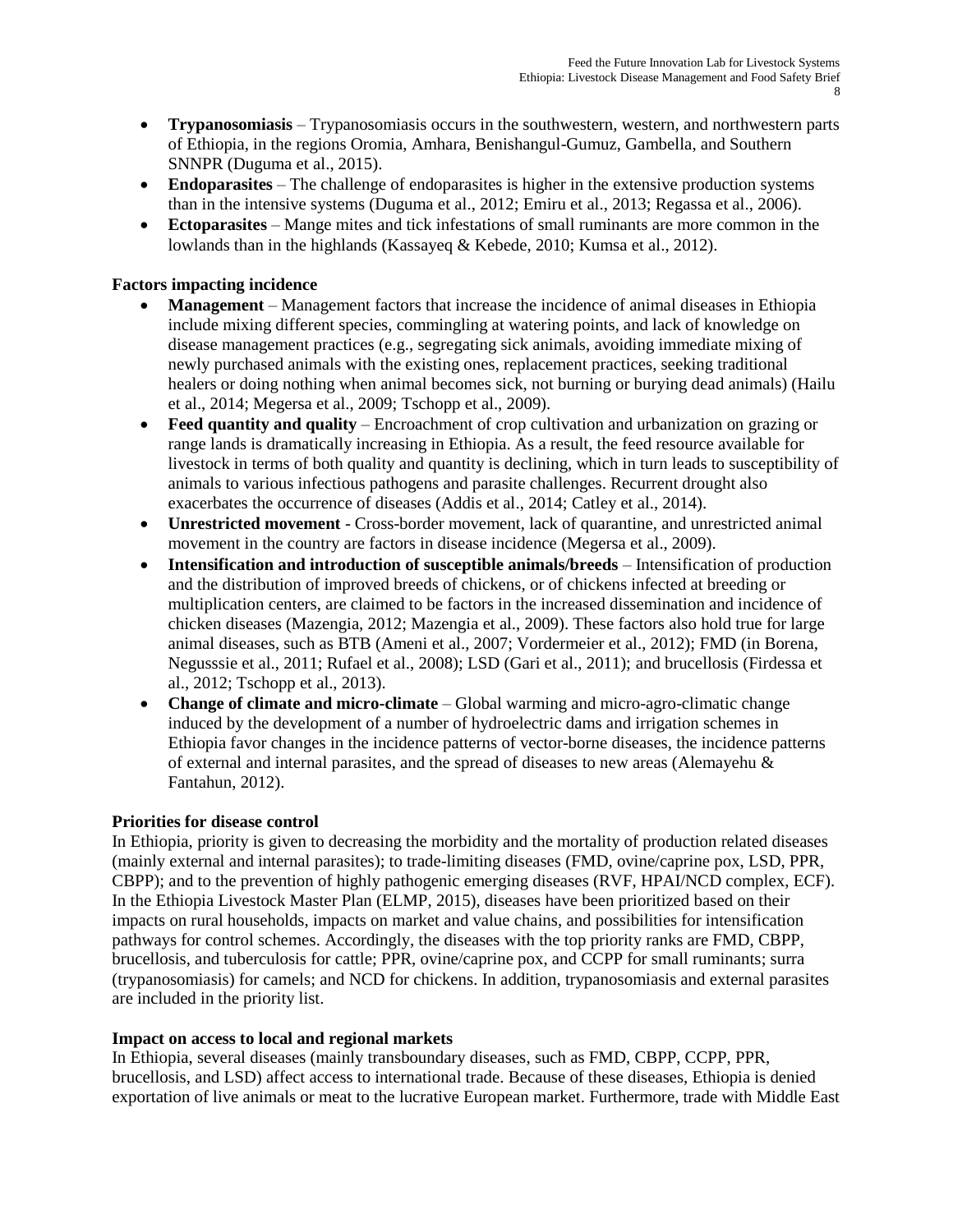countries is frequently hampered and embargo is sometimes imposed due to such diseases (AGP-LMD, 2013b). Depending on the importing country's requirements, animals are screened and/or vaccinated for specific diseases during a quarantine period. For instances, United Arab Emirates (UAE) requires sheep and goats be screened for brucellosis and RVF, while Egypt wants animals screened for FMD, CBPP, and brucellosis.

- **Foot and Mouth Disease (FMD)** FMD impedes export of livestock and meat to international markets. Ethiopia lost more than US\$14 million in consequence of the Egyptian trade ban in 2005/2006 (Leforban, 2005).
- **Brucellosis** Some countries that import live animals from Ethiopia request brucellosis-free animals. Random tests for *Brucella* antibodies are conducted for sheep and goats exported to the UAE (AGP-LMD, 2013a; AGP-LMD, 2013b).
- **Lumpy Skin Disease (LSD)** Feedlot animals recovered from LSD are not fit for export purposes and thus must be sold on the local market for lower prices (Ayelet, 2014).
- **Rift Valley Fever (RVF)** A clinical case of RVF has not been reported in Ethiopia, despite occasional outbreaks in the neighboring countries (EAHYB, 2012). Nevertheless, live-animal importing countries like UAE request sheep and goats that are serologically negative for antibodies against RVF virus (AGP-LMD, 2013a; AGP-LMD, 2013b).

## **3 Foodborne and Zoonotic Diseases**

In Ethiopia, data are lacking on the burden of foodborne diseases. However, various fragmented studies show high prevalence of pathogens in foods of animal origin, in animals, and in humans. The overall prevalence of *Salmonella* in raw meat samples (beef, goat meat, mutton, pork, and camel) collected from abattoirs and markets was 5.6% and 11.7% respectively; and 10.8% of milk samples from farms were positive. *Salmonella dublin*, *S. anatum*, *S. saintpaul*, *S. newport*, *S. typhimurium*, *S. infantis*, *S. mishmarhaemek*, *S. braenderup*, and *S. muenchen* have been isolated from these samples (Tadesse & Gebremedhin, 2015). Similarly, the pooled prevalence estimates of *Salmonella* in humans were 8.7% in diarrheic children, 5.7% in diarrheic adults, and 1.1% in carriers; 57.9% of the isolates were nontyphoidal *Salmonella*. Two of nontyphoidal *Salmonella* serotypes (*S. concord* and *S. paratyphi*) and two typhoidal serotypes (*S. typhimurium* and *S. typhi*) account 82.1% of the isolated major serotypes that cause human infections (Tadesse, 2014). *Salmonella* was also isolated from 3.1% of food handlers in Gonder (Garedew-Kifelew et al., 2014).

Nearly one-third (103 out of 316 or 32.6%) of samples of retail meat and milk products in Addis Ababa were found to be contaminated with *Listeria* species, and 5.1% of the samples had *L. monocytogenes* (Molla, 2004). In another study, ready-to-eat food items (pasteurized milk, cheese, ice cream, and cakes) and raw meat products (minced beef, pork, and chicken carcasses) in Addis Ababa had *Listeria* species (26.6%) and *L. monocytogenes* (4.8%, Mengesha et al., 2009).

Thermophilic *Campylobacter* species were identified from 9.3% of meat samples (Dadi & Asrat, 2008) and 10.1% of sheep and goat carcasses (Woldemariam et al., 2009) in Debre Zeit and Addis Ababa, and in 72.7% of chickens in Bahir Dar (Ewnetu & Mihret, 2010). *Campylobacter* species (specifically *C. jejuni* and *C. coli*) were also identified from 16.7% of diarrheic children under five years old in Jimma (Tafa, 2014) and in 8% of the general public in Bahir Dar (Ewnetu & Mihret, 2010).

The prevalence of the virulent *Escherichia coli* O157:H7 in various samples taken from Modjo export abattoir was 4.2-8.7% (Mersha et al., 2010). In another study, 4.2% of samples of beef, mutton, and goat meat from abattoirs were positive for *Escherichia coli* O157 (Hiko et al., 2008). More recently, a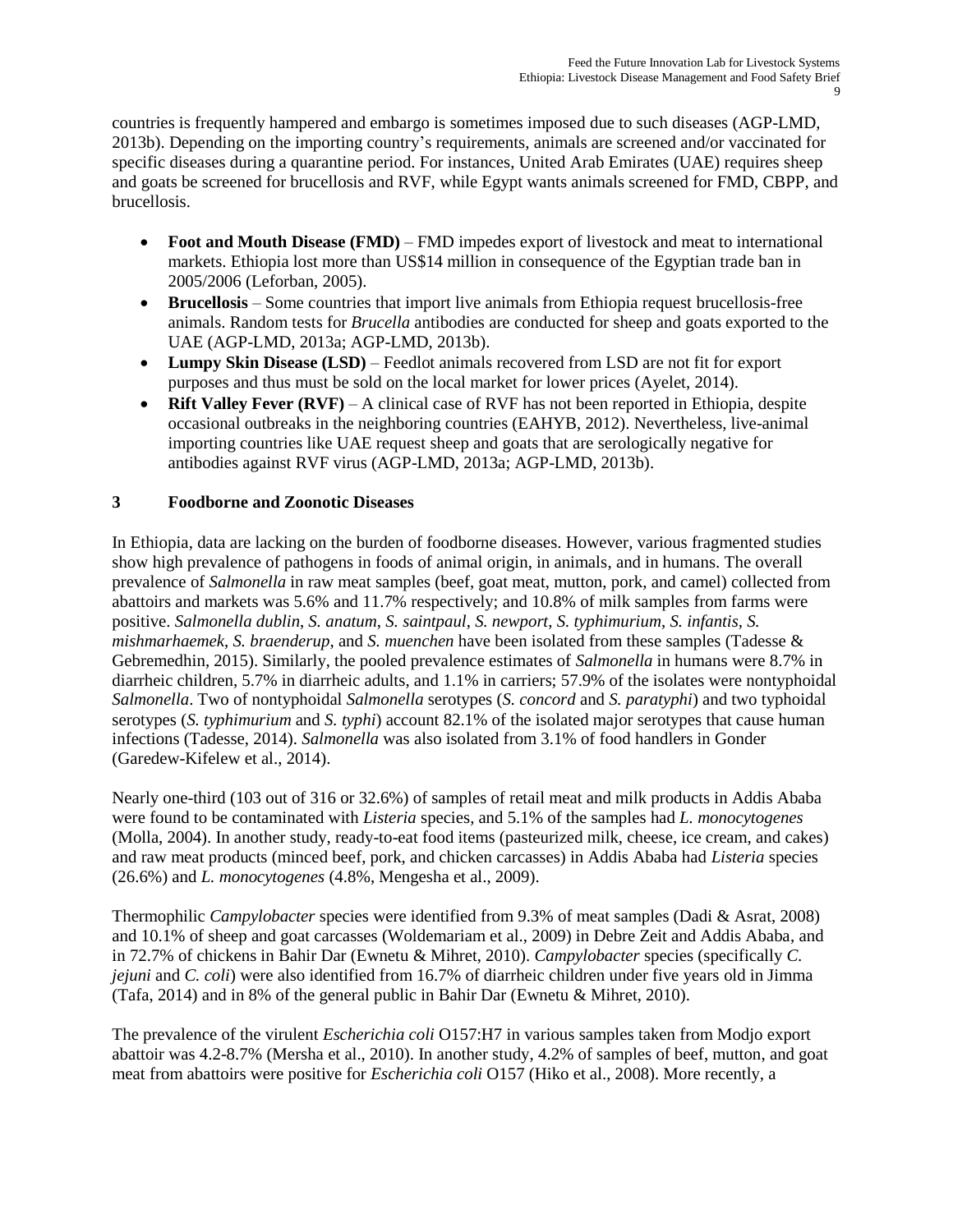prevalence of 2.5% was reported in goat carcasses and other environmental samples from Somali region (Dulo et al., 2015).

Food handlers in Gonder (29.1%, Andargie et al., 2008) and Bahir Dar (41.1%, Abera et al., 2010) were positive for intestinal parasites such as *Entamoeba histolytica*, *Giardia lamblia*, and helminths. The overall prevalence of *Shigella* species in a hospital in Harar was 14.6%, with higher prevalence in children under 15 years (17.7%) and adults above 45 years (16.7%), as compared to adults between 15 and 45 (11.0%) (Mekonnen et al., 2014).

Zoonotic diseases (infectious diseases of animals that can be transmitted to humans) are rampant in Ethiopia. Based on a systematic review of studies done between 2002 and 2011, *Mycobacterium bovis* was isolated from 23 of 342 milk samples (6.7%) collected from farms (Mengistu & Enquselassie, 2014). *M. bovis* was also detected in 21 of 449 samples taken from human tuberculosis (4.7%), and accounted for 7.24% of the total species of *Mycobacterium* isolated from human cases (i.e., total = 290). A seroprevalence study among human patients with febrile illness conducted in pastoral areas for *Brucella abortus* antibodies showed that 34.9% of patients in Borena zone, 29.4% of patients in Hamar district, South Omo zone, and 3% of patients in Metema district, North Gonder zone, were seropositive (Regassa et al., 2009b). It was also reported that 4.8% of abattoir personnel and dairy farmers in Addis Ababa were seropositive (Kassahun et al., 2006).

In Ethiopia, based on retrospective data, 35.2% of cattle, 11.8% of sheep, 4.9% of goats, and 16.8% of camels slaughtered in 21 different abattoirs were observed to harbor hydatid cyst (*Echinococcus*; Fromsa & Jobre, 2012). In dogs, the prevalence of Echinococcosis varies 20-50%; however, this estimate was based on a small sample size (Koskei et al., 2014). In humans, an incidence of 2.3 cases of Echinococcosis per 100,000 per year was estimated based on a review of 36,402 patients admitted for an ultrasound examination (Kebede et al., 2010).

The prevalence of bovine tapeworm (*Taenia saginata*) in cattle was 2.9% in a Jimma abattoir (Megersa et al., 2010); 7.5% in an Addis Ababa abattoir (Kebede et al., 2009); 11.3% in a Wolaita Sodo abattoir (Regassa et al., 2009a); and 19.7% in a Harar abattoir (Terefe et al., 2014). The same studies assessed the exposure of people to taeniasis at least once in the year preceding the study time and the results showed the following percentage of infestation from *T. saginata*: 50.6% of the respondents in Wolaita Sodo (Regassa et al., 2009a); 55.1% in Jimma (Megersa et al., 2010); 60.7% in Harar (Terefe et al., 2014); and 64.2% in Hawassa (Abunna, 2008).

Rabies is an endemic disease in dogs in Ethiopia (Ali et al., 2010). Based on two studies done in Gonder, North Ethiopia, the annual incidence of human rabies case was 1.27-4.6 per 100,000 people (Deressa et al., 2010; Yibrah, 2015). Between 2001 and 2009, 386 fatal human cases of rabies were recorded by the Ethiopian Public Health Institute (Deressa et al., 2010).

Anthrax is another endemic animal disease in Ethiopia. Its cutaneous form is occasionally reported in humans; having contact with an open cadaver is reported to be the main contributing factor (Seboxa & Goldhagen, 1989; Shiferaw, 2004).

There are no recent reports of leptospirosis in Ethiopia; however, leptospiral antibodies were detected four decades ago in horses (91.3%), cattle (70.7%), pigs (57.1%), goats (47.3%), sheep (43.4%), camels (15.4%), and dogs (8.3%) using a microscopic agglutination test (Moch et al., 1975). The first human leptospirosis in Ethiopia was reported from Wonji hospital, central Ethiopia, where 47.5% of febrile patients of unknown causes  $(n = 59)$  were positive for leptospiral infection using Lepto Dri-Dot card agglutination test (Yimer et al., 2004).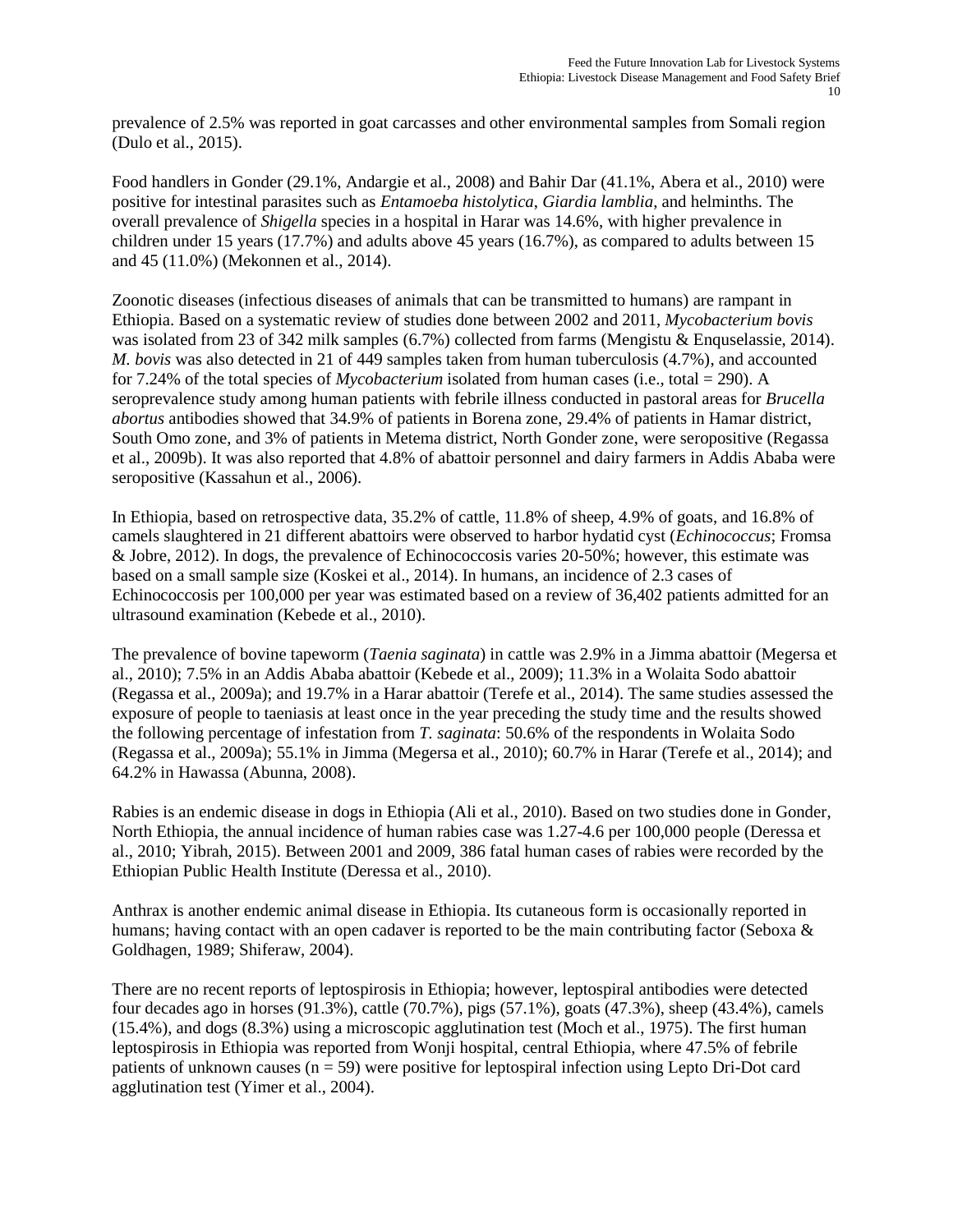The existence of *Coxiella burnetii* in Ethiopia, the cause of Q fever, was first reported in 1966 (Philip et al., 1966). In 1988, 6.5% of 465 sera collected from people in Addis Ababa were positive for Q fever using a complement fixation test (Abebe, 1990). More recently, Gumi et al. (2013) used an ELISA test to report a seroprevalence *Coxiella* of 31.6% in cattle, 90.0% in camels, and 54.2% in goats from southeast pastoral parts of Ethiopia.

Toxoplasmosis is highly prevalent in both animals and humans in Ethiopia (Dubey, 2013). Based on a meta-analysis, the prevalence of toxoplasmosis was  $87.72\%$  (95% CI = 78.63, 93.28) in cats; 34.59%  $(95\% \text{ CI} = 21.08, 51.12)$  in small ruminants; and 74.73%  $(95\% \text{ CI} = 61.85, 84.36)$  in cattle (Gebremedhin & Tadesse, 2015). The prevalence in humans was 74.73%, with significantly higher odds of seroprevalence in pregnant women  $(3.96, 95\% \text{ CI} = 3.15 - 4.97)$  than in nonpregnant women. However, there is no data on congenital toxoplasmosis in children, despite the fact that a prevalence up to 41% was reported in children one to five years of age (Dubey, 2012).

Cutaneous and visceral leishmaniasis (VL) are endemic and growing health problems in Ethiopia (Gadisa et al., 2015; Negera et al., 2008). VL is endemic in the lowlands, but its spread to neighboring highlands areas has been recently reported. More than 3.2 million people are at risk of infection and 2,500-4,000 new cases annually occur in the country (Gadisa et al., 2015; Tsegaw et al., 2013).

#### **Burden by region, gender, age, and ethnic group**

In Africa, Ethiopia ranks second only to Nigeria in the health burden of zoonotic diseases, and stands in first place as a hotspot of leptospirosis in the world (Grace et al., 2012). Diarrheal diseases are the second leading cause of premature death after lower respiratory infections in the country (GBD, 2010). However, there is no literature on distribution of foodborne diseases and zoonotic diseases by region, gender, age, and/or ethnic group. In general, children, the elderly, and immunocompromised people are highly susceptible to foodborne diseases (Lund, 2015).

According to the global report of Foodborne Disease Burden Epidemiology Reference Group (FERG, a World Health Organization external advisory group), Ethiopia is found in a subregion that experiences the second highest foodborne disease burden in the world (Havelaar et al., 2015). Diarrheal disease agents such as *Norovirus*, *Campylobacter* species, *E. coli*, *Salmonella* species, and *Cryptosporidium* species contributed to the largest part of the foodborne disease disability adjusted life years (DALYs) in this region (Table 2).

| <b>Causes</b>    | <b>DALYs</b>  | <b>Causes</b>   | <b>DALYs</b> | <b>Causes</b>    | <b>DALYs</b>  |
|------------------|---------------|-----------------|--------------|------------------|---------------|
| <b>Diarrheal</b> | 824           | <b>Invasive</b> | 147 (55-343) | <b>Helminths</b> | 184 (141-240) |
| disease agent    | $(447-1,326)$ | infectious      |              |                  |               |
|                  |               | disease agents  |              |                  |               |
| <b>Viruses</b>   | $76(0-225)$   | <b>Viruses</b>  |              | <b>Cestodes</b>  | 178 (136-235) |
| <b>Norovirus</b> | $76(0-225)$   | Hepatitis A     | $18(3-55)$   | E. granulosis    | $0.8(0.2-16)$ |
|                  |               | virus           |              |                  |               |
|                  |               |                 |              |                  |               |

| Table 2. Median rates of Disability Adjusted Life Years (DALYs) per 100,000 Population Due to         |  |
|-------------------------------------------------------------------------------------------------------|--|
| Foodborne Diseases for Africa Sub-region E, including Ethiopia (with 95% uncertainty intervals), 2010 |  |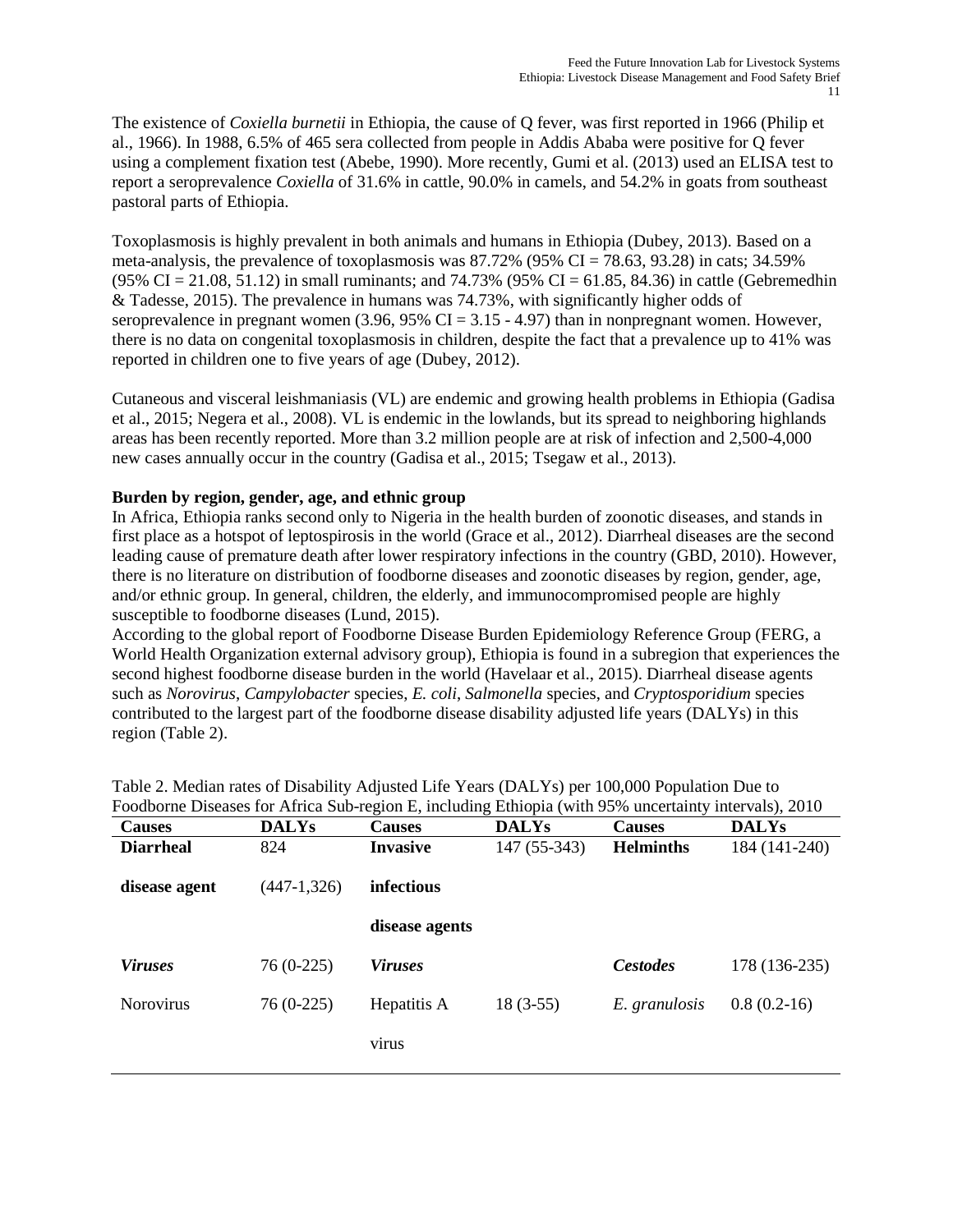| <b>Bacteria</b>  | 712            | <b>Bacteria</b>               | 104 (40-277)    | $E$ .             | $0(0-0)$        |
|------------------|----------------|-------------------------------|-----------------|-------------------|-----------------|
|                  | $(393-1,160)$  |                               |                 | multilocularis    |                 |
| Campylobacter    | 70 (33-177)    | Brucella spp.                 | $0.3(0.007-18)$ | Taenia solium     | 176 (134-229)   |
| spp.             |                |                               |                 |                   |                 |
| Enteropathogenic | 138 (6-327)    | L.                            | $1(0-21)$       | <b>Nematodes</b>  | $5(1-11)$       |
| E. coli          |                | monocytogenes                 |                 |                   |                 |
| Enterotoxigenic  | 105            | M. bovis                      | $34(21-48)$     | Ascaris spp.      | $5(1-11)$       |
| E. coli          | $(17-240)$     |                               |                 |                   |                 |
| Shiga toxin-     | 0.08           | S. Paratyphi A                | $12(0-43)$      | Trichinella       | $0.001(0-$      |
| producing        | $(0.02 - 0.2)$ |                               |                 | spp.              | 0.002)          |
| E. coli          |                |                               |                 |                   |                 |
| Non-typhoid      | 193            | S. Typhi                      | $52(0-187)$     | <b>Trematodes</b> | $0.02(0.008 -$  |
| S. enterica      | $(44-336)$     |                               |                 |                   | 0.07)           |
| Vibrio cholera   | 143 (4-383)    | Protozoa                      | $20(9-37)$      | Clonorchis        | $0(0-0)$        |
|                  |                |                               |                 | sinensis          |                 |
| Protozoa         | $21(5-66)$     | Toxoplasma                    | $20(9-37)$      | Fasciola spp.     | $0.01(0.005 -$  |
|                  |                | gondii                        |                 |                   | 0.04)           |
| Cryptosporidium  | $12(0-45)$     | <b>Chemical and</b>           | $7(3-21)$       | Intestinal        | $0(0-0)$        |
| spp.             |                | toxins                        |                 | fluke             |                 |
| Entamoeba        | $5(0-41)$      | Aflatoxin                     | $3(1-8)$        | Opisthorchis      | $0(0-0)$        |
| histolytica      |                |                               |                 | spp.              |                 |
| Giardia spp.     | $0.7(0-3)$     | Cassava                       | $1(0.3-9)$      | Paragonimus       | $0.008(0.002 -$ |
|                  |                | cyanide                       |                 | spp               | 0.02)           |
|                  |                | Dioxins                       | $0.2(0.09-9)$   |                   |                 |
|                  |                | Total DALYs 1,179 (726-1,764) |                 |                   |                 |

Source: Havelaar et al. (2015)

12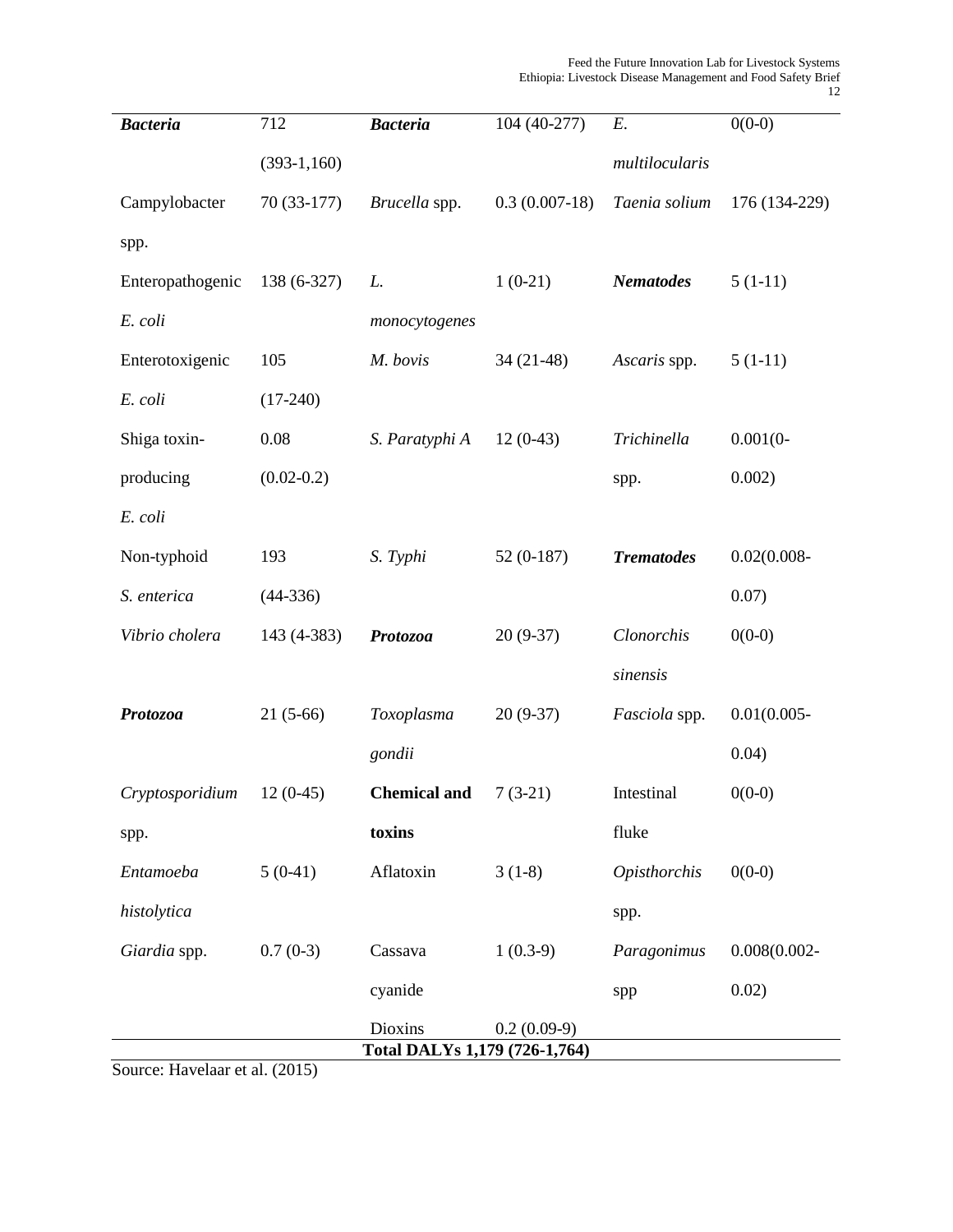#### **Disease priorities**

Parallel to the Ethiopian government's plan to increase the number and productivity of livestock in the Second Growth and Transformation Plan (GTP II), a zoonotic disease prioritization workshop was conducted in September 2015 to prepare a national strategy to prevent and control the most important zoonotic diseases in the country (ELMP, 2015). Given the technical and financial limitations to addressing all of the zoonotic diseases in the country, disease prioritization was done based on severity in humans, the proportion of human diseases attributed to animal exposure, the impact of animal disease at household level, the availability of intervention methods, and the existence of inter-sectoral collaboration. The first five selected diseases to be tackled through the establishment of a One Health-focused Zoonotic Disease Unit in the coming five years are rabies, echinococcosis, anthrax, brucellosis, and leptospirosis. The second tier of disease priorities includes Q fever, salmonellosis, BTB (*M. bovis*), leishmaniosis, cysticercosis/taeniasis, toxoplasmosis, and listeriosis (Anonymous, 2015).

#### **Factors impacting disease incidence**

Several factors have been reported to associate with the incidence of food-borne and zoonotic diseases. These factors include: poor sanitation and open defecation (Amenu et al., 2014; Kebede et al., 2009); backyard slaughter; the tradition of consuming raw milk (Tschopp et al., 2013) and raw or under cooked meat (called "kitfo," "dulet," "kourt"; Kebede et al., 2009; Tadesse & Gebremedhin, 2015); malnutrition and other endemic diseases like HIV-AIDS (Tadesse & Gebremedhin, 2015); poor implementation of food safety regulations and risk-based food safety systems (Jabbar, 2012); poorly equipped food processing plants and slaughterhouses; lack of awareness about foodborne and zoonotic diseases in the society (Amenu et al., 2010); and lack of food storage facilities such as refrigeration, due to poor electricity coverage and unaffordable prices (Tadesse & Gebremedhin, 2015).

#### **Impact on nutritional status and health**

There are no studies that show the impact of foodborne and zoonotic diseases on nutritional status and health in Ethiopia. However, a recent review and mapping study on zoonotic diseases in developing countries revealed that there is a 99% correlation between national malnutrition, an indicator of poverty, and zoonotic disease burden (Grace et al., 2012). The same study reported that 56 zoonotic diseases cause 2.6 billion cases of human illness and 2.7 million deaths per year globally. In Ethiopia, the estimate of child death due to diarrhea for the year 2010 was 23,700, the major causes of which were linked to foodborne pathogens such as enteropathogenic and enterotoxigenic *E. coli* (Das et al., 2014).

#### **4 Recommendations of Assessments Conducted and Follow-up Actions**

Upon the request of the Ethiopian government, the World Organization for Animal Health (OIE) carried out a Performance of Veterinary Services (PVS) evaluation in 2011 (Samuel Mulat, personal communication). The assessment had four components: human, physical and financial resources; technical authority and capability; interaction with stakeholders; and access to markets. This evaluation was followed by a gap analysis using the PVS Gap Analysis Tool, looking at competencies, strategies, resources, and activities. Following the OIE analyses, the Ministry of Livestock and Fisheries (MoLF) prepared an animal health strategy, putting into consideration the outcomes of the analyses and the given recommendations. In line with the country's gender mainstreaming program, attention has been given to promote women's participation in the strategy (Samuel Mulat, personal communication).

### **5 On-going Disease Control Programs and Their Impact**

In Ethiopia, very few national disease control programs are underway and the livestock disease control process is mainly dominated by prophylaxis. A 42-month control program for PPR in pastoral areas was launched in February 2015 with funds secured from the European Union. A five-year national sheep and goat ectoparasite control project was started in January 2012. Since 1997, eradication of the tsetse fly, the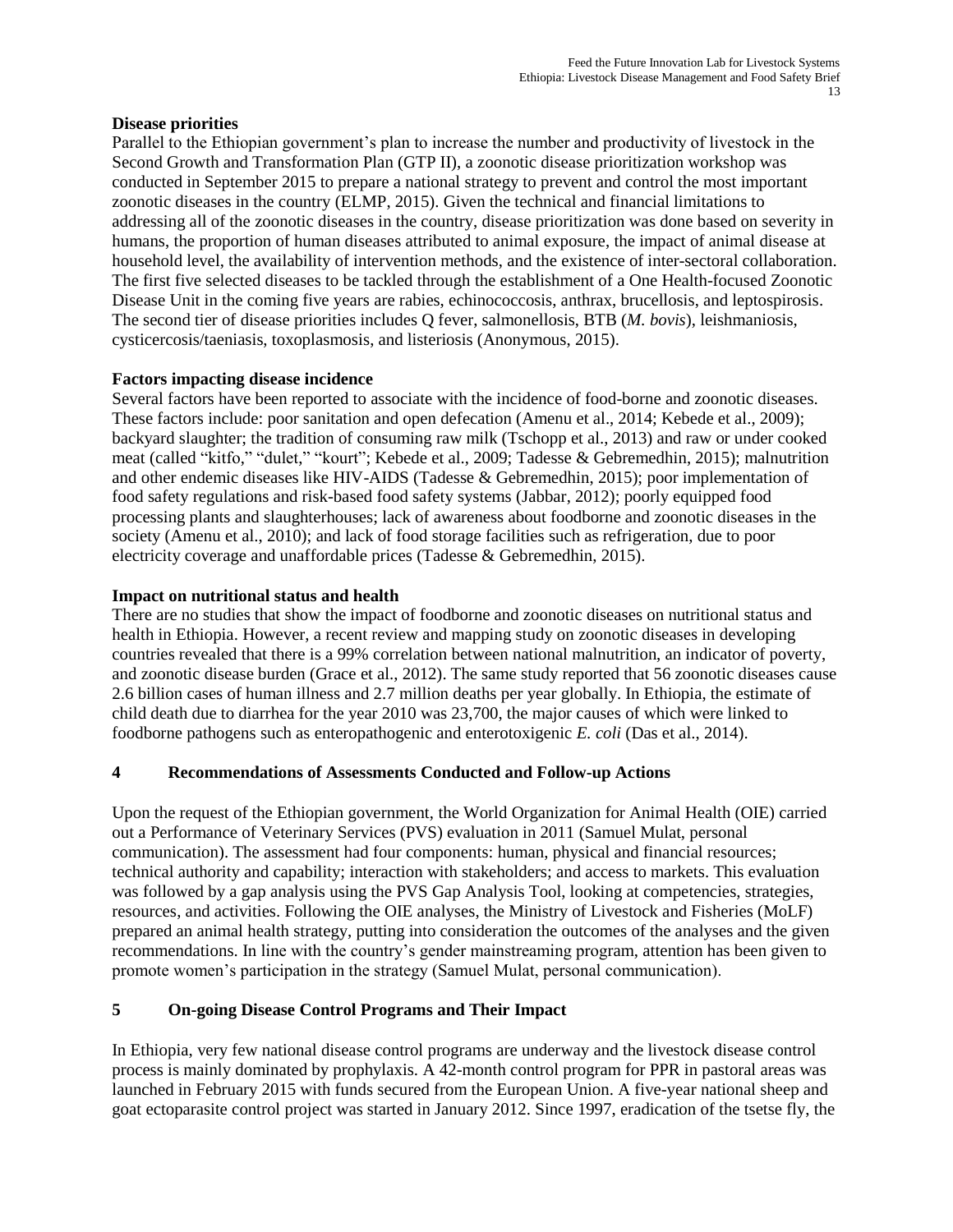vector of the protozoa *Trypanosoma*, has been carried out in the southern Great Rift Valley of Ethiopia with the support of the International Atomic Energy Agency (EAHYB, 2012).

#### **Current surveillance activities**

Livestock disease surveillance is carried out at both federal and regional levels in Ethiopia. At the federal level, the Animal and Plant Diseases/Pest Risk Analysis Administration Case team (now the Epidemiology Directorate under MoLF) guides overall surveillance activities and central animal health data collection, collation, analysis, and dissemination. The National Animal Health Diagnostics and Investigation Center (NAHDIC) also conducts and coordinates surveillance activities, besides serving as a referral diagnostic center and guiding Regional Veterinary Laboratories (RVLs). The National Veterinary Institute (NVI) provides diagnostic and surveillance service for emergency preparedness, in addition to its main mandate of vaccine production. The National Tsetse and Trypanosomiasis Investigation and Control Center (NTTICC) and the South Tsetse Eradication Project carry out surveillance of tsetse-borne and nontsetse trypanosomiasis.

At the regional level, RVLs conduct surveillance and diagnoses in their respective regions. Slaughterhouses, disease control and eradication projects, quarantine stations, check points, and international entry and exit ports are also involved in active and/or passive surveillance activities (EAHYB, 2012).

The Veterinary Public Health Directorate of MoLF is responsible for inspection of meat, milk, and farms for food-borne and zoonotic diseases. The surveillance of human disease is conducted by the Ethiopian Public Health Institute (EPHI), which is under the Ministry of Health (MoH). In EPHI, the department of Public Health Emergency Management (PHEM) is responsible for human diseases/health surveillance, the department of Nutrition and Food Science is responsible for inspection of hotels and other food catering firms, and the Department of Zoonoses carries out surveillance of zoonotic diseases.

There is one national referral diagnostic center at NAHDIC that provides, among other services, diagnostic services for all export animals and animal products, along with capacity building for the 14 RVLs (Retrieved from<http://nahdic.gov.et/node/2> January 13, 2016). The RVLs are mandated to conduct surveillance and diagnostic activities in their respective regions. Besides the routine bacteriological, serological, and parasitological procedures that are being conducted in NAHDIC and RVLs, diagnosis and investigation of highly pathogenic agents like HPAI and other zoonotic diseases are carried out at NAHDIC, and cell culture and feed analysis is carried out at NVI (Retrieved from [http://www.nvi.com.et/index.html#](http://www.nvi.com.et/index.html) January 13, 2016).

The data collected for surveillance includes outbreak investigations, data from abattoirs and quarantine stations, and disease reports from districts. NAHDIC carries out active surveillance for diseases of national and transboundary concern, such as PPR, FMD, RVF, CBPP, BTB, HPAI, and IBD (EAHYB, 2012). The Epidemiology Directorate in the MoLF is responsible for collection, analysis and dissemination of information about animal health in the country (EAHYB, 2012). Data collection, analysis, and dissemination of information about human diseases is carried out by EPHI.

The surveillance information is used to understand the overall situation and trends of animal health, to promptly take action if exotic diseases are introduced, to work toward freedom from diseases, to prioritize interventions, and to monitor effectiveness of disease under control and eradication programs (EAHYB, 2012).

#### **Structure of animal health and food safety management**

Actors for animal health are: MoFL; regional and district animal health bureaus; Veterinary Drugs and Feed Administration and Control Authority (VDFACA); veterinary drug and input importers, distributers,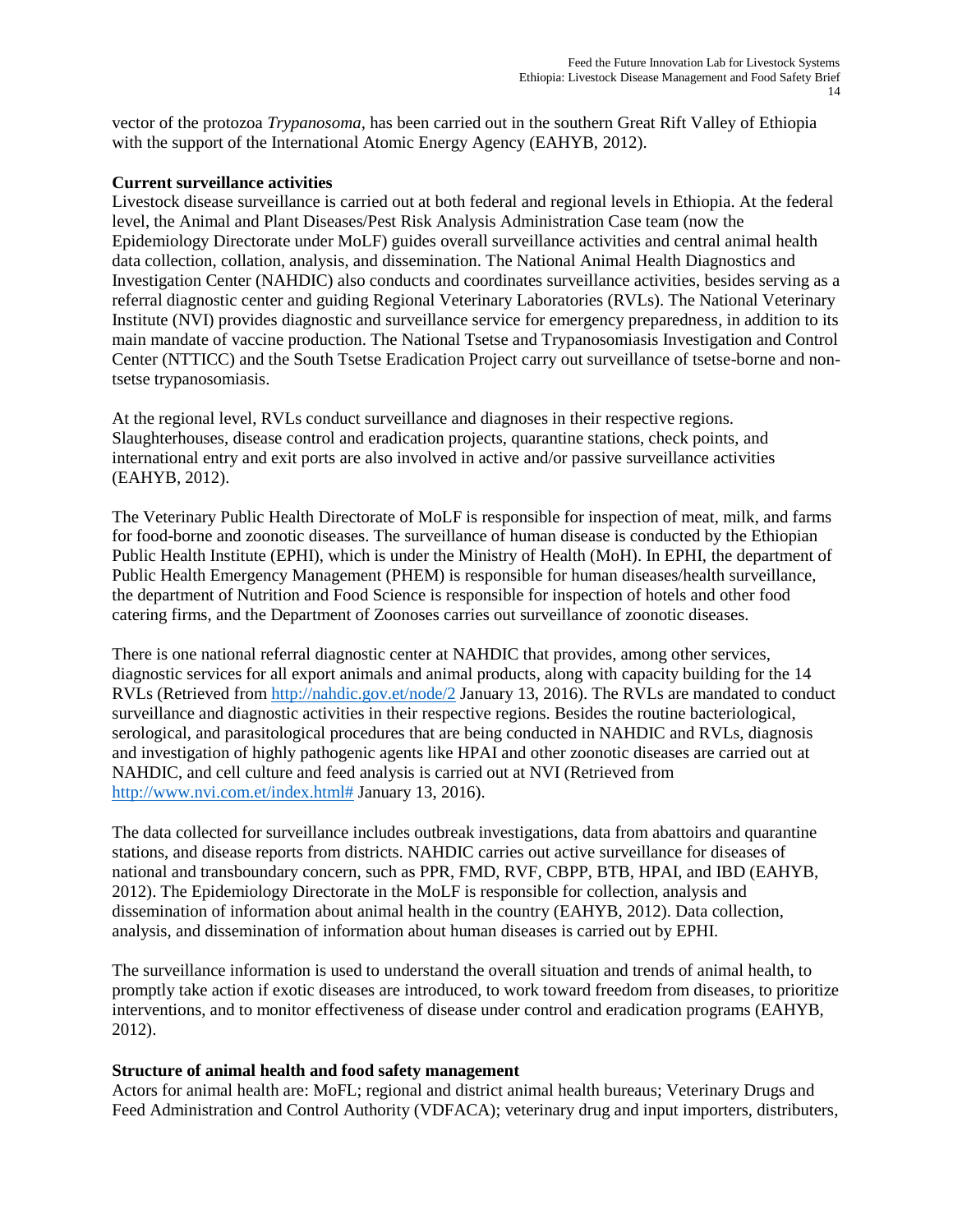and dispensers; the Ethiopian Veterinary Association; and farmers/pastoralists. Actors for food safety are MoLF, MoH, slaughterhouses, food manufacturers, food traders, food inspectors, animal and human health experts, producers such as farmers or pastoralists, consumers, and professional associations such as the Ethiopian Veterinary Association (EVA), the Ethiopian Public Health Association (EPHA), EPHI, and the Ethiopian Standards Agency (ESA, under the Ministry of Science and Technology/MoST).

The main stakeholder for animal health is MoLF, and the main stakeholders for food safety and zoonoses include MoLF, MoH, and ESA. Six directorates exist under the State Ministry of Animal Health and Feed (in MoLF): the Epidemiology Directorate, the Disease Prevention and Control Directorate, the Veterinary Public Health Directorate, the Export Abattoirs Inspection and Certification Directorate, the Quarantine Inspection and Certification Directorate, and the Livestock Identification and Traceability Directorate. The Veterinary Public Health Directorate has two case teams: Zoonoses and Food Safety. Other stakeholders for food safety include VDFACA (under MoLF), which has laboratories that test raw animal products for residues and microbes; the Ethiopian Food, Medicine, and Health Care Administration (EFMHCA, under MoH); EPHI; and ESA. The Ministry of Trade and Industry and the Ethiopian Manufacturing Industries Association are also involved in organizing training, setting standards, and drafting regulations with MoH and MoLF, especially for export food items.

#### **One Health platforms**

In Ethiopia, several institutions have recognized the significance of the One Health approach to tackle animal, environmental, and human problems under one umbrella. Many discussion forums have been held among MoH, the Ministry of Agriculture, the Ministry of Environment, the Ministry of Education, and professional associations, such as EVA and EPHA, to collaborate and create joint ventures. The discussion forums have brought a change of attitude among the participating stakeholders, indicated their interest in promoting this platform; however, a One Health policy has not yet been formulated. There are fragmented efforts in various institutions to practice a One Health approach. For instance, Jimma and Mekelle universities are included in the network of One Health Central and Eastern Africa (OHCEA) (Moti Yohaness, Personal communication), which promotes a One Health approach through multidisciplinary research, training, and community service [\(http://ohcea.org](http://ohcea.org/) accessed January 13, 2016). MoH also uses a One Health approach to address the problems of pastoralists. Moreover, the recent interest of MoLF and MoH to establish a One Health-focused Zoonotic Disease Unit will be a groundbreaking stride toward realizing widely accepted and fully functioning One Health platforms in Ethiopia. The Ethiopian Livestock Master Plan also embraces establishing a One Health Forum at federal and regional levels (ELMP, 2015).

In the realm of gender issues, the Ethiopian government has a gender mainstreaming program where equality of both men and women is generally promoted in all developmental activities, and where women's participation in the agricultural sector is particularly encouraged at all levels. Some NGOs follow as a rule to make at least 30% of their beneficiaries women (Samuel Mulat, personal communication). The gender mainstreaming of the Ministry of Agriculture also includes human resources (staff) balance based on gender at all levels (MoA, 2011).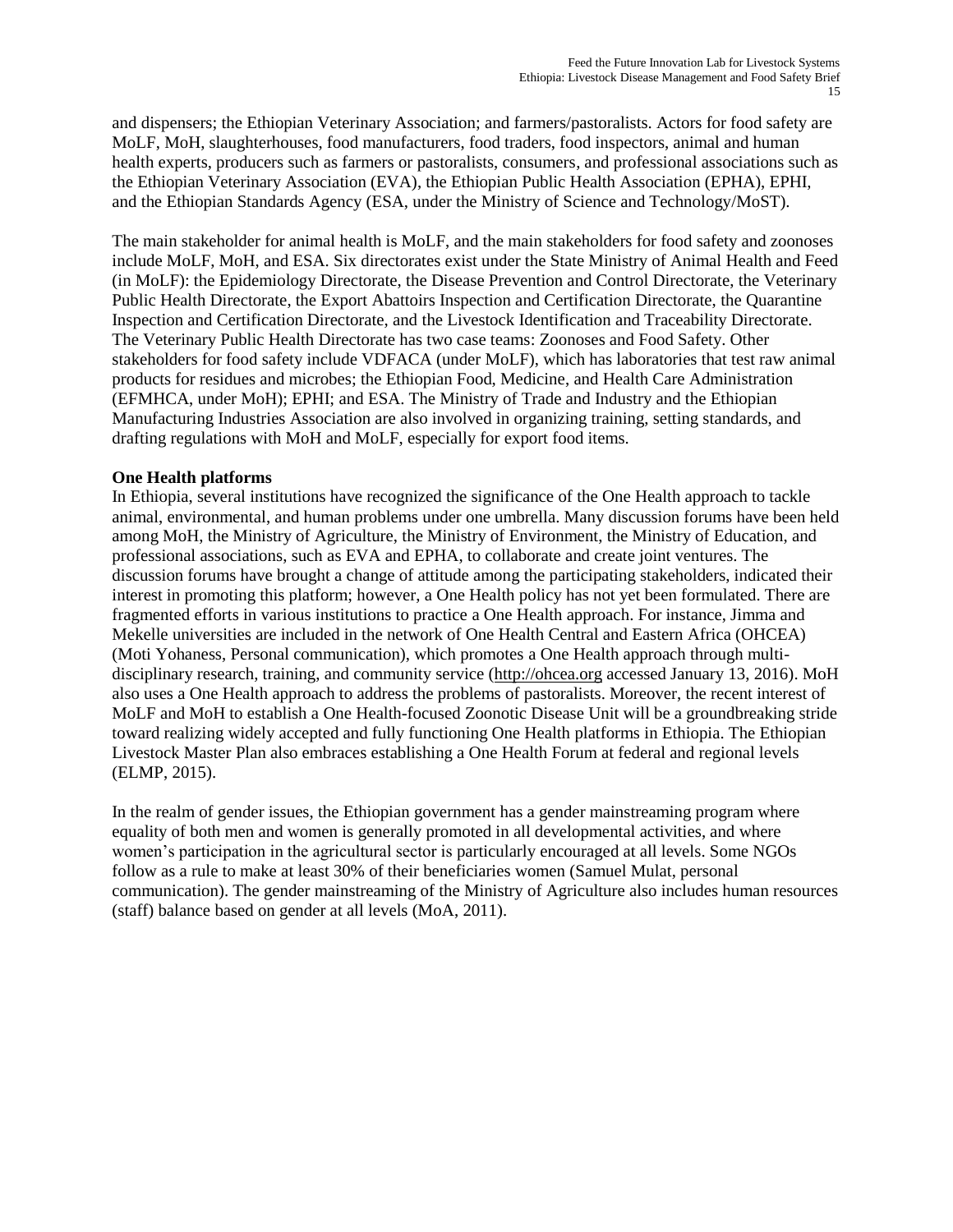#### **Literature Cited**

- Abebe, A. 1990. Prevalence of Q fever infection in the Addis Ababa abattoir. Ethiopian Medical Journal. 28(3):119-122.
- Abera, B., Biadegelgen, F., and Bezabih, B. 2010. Prevalence of *Salmonella typhi* and intestinal parasites among food handlers in Bahir Dar Town, Northwest Ethiopia. Ethiopian Journal of Health Development. 24.
- Abera, B. H., Eshetu, L., Mengistu, W., and Hailesilassie, M. 2011. Seroprevalence of contagious caprine pleuropneumonia in Tigray and Afar, northern Ethiopia. In: Animal hygiene and sustainable livestock production*.* Proceedings of the XVth International Congress of the International Society for Animal Hygiene 3-7 July 2011 2011. Vienna, Austria, [1](http://www.cabdirect.org/search.html?q=do%3A%22Animal+hygiene+and+sustainable+livestock+production.+Proceedings+of+the+XVth+International+Congress+of+the+International+Society+for+Animal+Hygiene%2C+Vienna%2C+Austria%2C+3-7+July+2011%2C+Volume+1%22) (2011). 229-232.
- Abraham, G., Sintayehu, A., Libeau, G., Albina, E., Roger, F., Laekemariam, Y., Abayneh, D., and Awoke, K. M. 2005. Antibody seroprevalences against peste des petits ruminants (PPR) virus in camels, cattle, goats and sheep in Ethiopia. Preventive Veterinary Medicine. 70(1-2):51-57.
- Abunna, F., Asfaw, L., Megersa, B., and Regassa, A. 2010. Bovine fasciolosis: coprological, abattoir survey and its economic impact due to liver condemnation at Soddo municipal abattoir, southern Ethiopia. Tropical Animal Health and Production. 42(2):289-292. doi: 10.1007/s11250-009-9419- 3
- Abunna, F., Tilahun, G., Megersa, B., Regassa, A., and Kumsa, B. 2008. Bovine cysticercosis in cattle slaughtered at Awassa municipal abattoir, Ethiopia: Prevalence, cyst viability, distribution and its public health implication. Zoonoses and Public Health. 55(2):82-88. doi: 10.1111/j.1863- 2378.2007.01091.x
- Addis, B., Tadesse, D., and Mekuriaw, S. 2014. Study on major causes of chicken mortality and associated risk factors in Bahir Dar Zuria District, Ethiopia. African Journal of Agricultural Research. 9(48):3465-3472.
- AGP-LMD. 2013a. Agricultural Growth Program Livestock Market Development. End market analysis for meat/live animals, leather and leather products, dairy products value chains. Cultivating New Frontiers in Agriculture (CNFA). [http://www.cnfa.org/program/agricultural-growth-program](http://www.cnfa.org/program/agricultural-growth-program-livestock-market-development-2/)[livestock-market-development-2/](http://www.cnfa.org/program/agricultural-growth-program-livestock-market-development-2/)
- ̶. 2013b. Agricultural Growth Project Livestock Market Development. Value Chain Analysis for Ethiopia: Meat and Live Animals, Hides, Skins and Leather, and Dairy. U.S. Agency for International Development[. https://www.usaid.gov/sites/default/files/documents/1860/AGP-](https://www.usaid.gov/sites/default/files/documents/1860/AGP-LMD%20Value%20Chain%20Analysis.pdf)[LMD%20Value%20Chain%20Analysis.pdf](https://www.usaid.gov/sites/default/files/documents/1860/AGP-LMD%20Value%20Chain%20Analysis.pdf)
- Alemayehu, K. and Fantahun, T. 2012. The effect of climate change on ruminant livestock population dynamics in Ethiopia. Livestock Research for Rural Development. 24(185). <http://www.lrrd.org/lrrd24/10/kefy24185.htm>
- Ali, A., Mengistu, F., Hussen, K., Getahun, G., Deressa, A., Yimer, E., and Tafese, K. 2010. Overview of Rabies in and around Addis Ababa, in animals examined in EHNRI Zoonoses Laboratory between, 2003 and 2009. Ethiopian Veterinary Journal. 14(2):91-101. doi: 10.4314/evj.v14i2.63927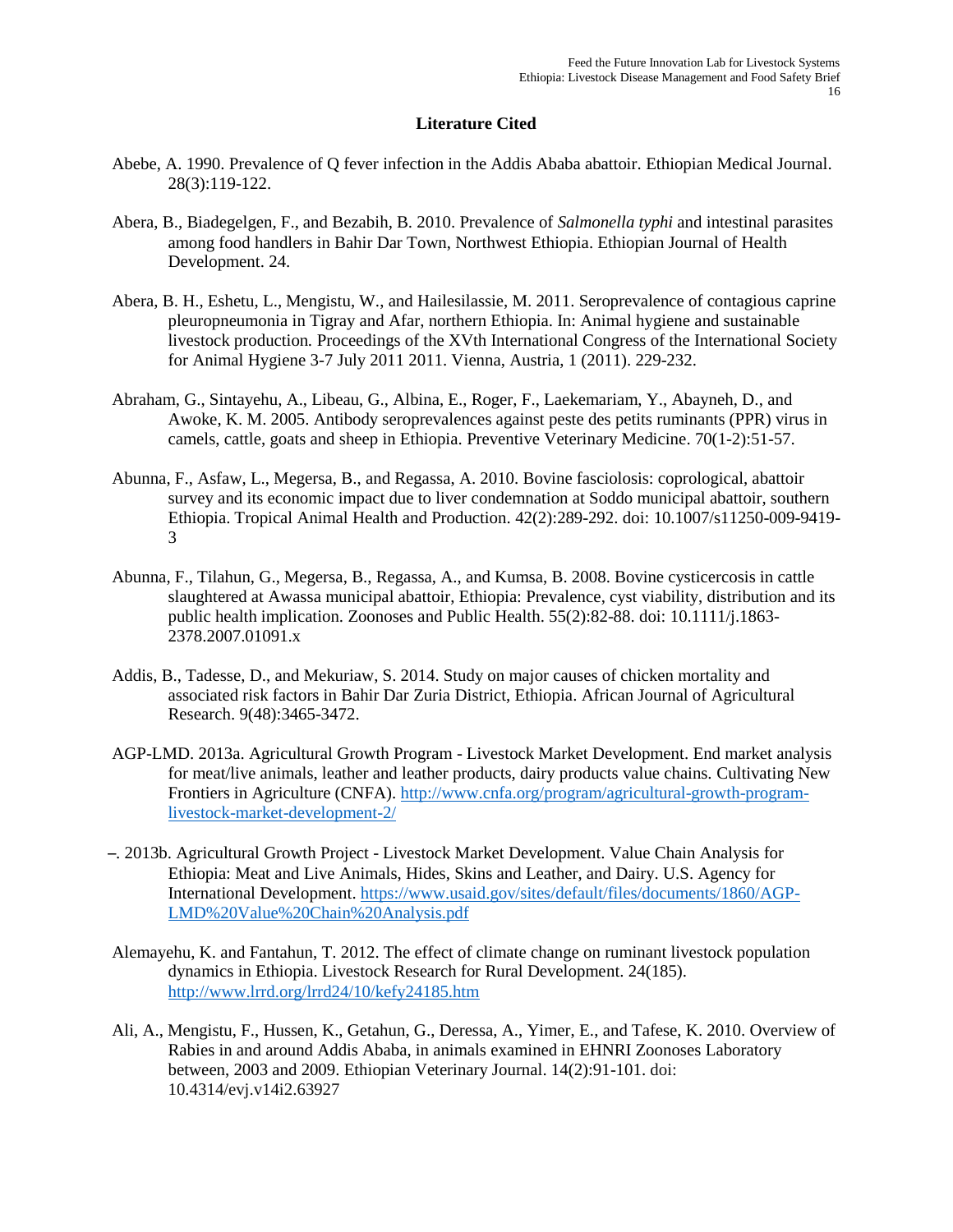- Ameni, G., Aseffa, A., Engers, H., Young, D., Gordon, S., Hewinson, G., and Vordermeier, M. 2007. High prevalence and increased severity of pathology of bovine tuberculosis in Holsteins compared to zebu breeds under field cattle husbandry in central Ethiopia. Clinical and Vaccine Immunology. 14(10):1356-1361.
- Amenu, K., Spengler, M., Markemann, A., and Zarate, A. V. 2014. Microbial quality of water in rural households of Ethiopia: implications for milk safety and public health. Journal of Health, Population, and Nutrition. 32(2):190-197.
- Amenu, K., Thys, E., Regassa, A., and Marcotty, T. 2010. Brucellosis and Tuberculosis in Arsi-Negele District, Ethiopia: Prevalence in Ruminants and People's Behaviour towards Zoonoses. Tropicultura. 28(4):205-210.
- Andargie, G., Kassu, A., Moges, F., Tiruneh, M., and Huruy, K. 2008. Prevalence of bacteria and intestinal parasites among food-handlers in Gondar town, northwest Ethiopia. Journal of Health, Population, and Nutrition. 26(4):451-455.
- Anonymous. 2015. Zoonotic disease prioritization [PA1]for inter-sectoral engagement in Ethiopia. 29-30 2015. Addis Ababa, Ethiopia.
- Anyamba, A., Chretien, J. P., Small, J., Tucker, C. J., Formenty, P. B., Richardson, J. H., Britch, S. C., Schnabel, D. C., Erickson, R. L., and Linthicum, K. J. 2009. Prediction of a Rift Valley fever outbreak. Proceedings of the National Academy of Sciences of the United States of America. 106:955-959. doi: 10.1073/pnas.0806490106
- Ashenafi, F., Teshale, S., Ejeta, G., Fikru, R., and Laikemariam, Y. 2007. Distribution of brucellosis among small ruminants in the pastoral region of Afar, eastern Ethiopia. Revue scientifique et technique (International Office of Epizootics). 26(3):731-739.
- Ashenafi, H. and Eshetu, Y. 2004. Study on Gastrointestinal Helminths of Local Chickens in Central Ethiopia. Revue de Médecine Vétérinaire. 155:504-507.
- Ashenafi, H., Tolossa, Y. H., and Yebegaeshet, M. 2014. Impact of sheep and goats ectoparasites on the tanning industry in Tigray region, Ethiopia. Ethiopian Veterinary Journal. 17(2):63-76.
- Asmare, K., Sibhat, B., Molla, W., Ayelet, G., Shiferaw, J., Martin, A. D., Skjerve, E., and Godfroid, J. 2013. The status of bovine brucellosis in Ethiopia with special emphasis on exotic and cross bred cattle in dairy and breeding farms. Acta Tropica. 126(3):186-192. doi: 10.1016/j.actatropica.2013.02.015
- Asseged, B., Woldesenbet, Z., Yimer, E., and Lemma, E. 2004. Evaluation of abattoir inspection for the diagnosis of *Mycobacterium bovis* infection in cattle at Addis Ababa abattoir. Tropical Animal Health and Production. 36(6):537-546.
- Atnafie, B., Goba, H., Sorri, H., and Kasaye, S. 2015. Sero-prevalence of contagious bovine pleuropneumonia in abattoirs at Bishoftu and export oriented feedlots around Adama. Global Veterinaria. 15(3):321-324.
- Ayelet, G., Abate, Y., Sisay, T., Nigussie, H., Gelaye, E., Jemberie, S., and Asmare, K. 2013. Lumpy skin disease: preliminary vaccine efficacy assessment and overview on outbreak impact in dairy cattle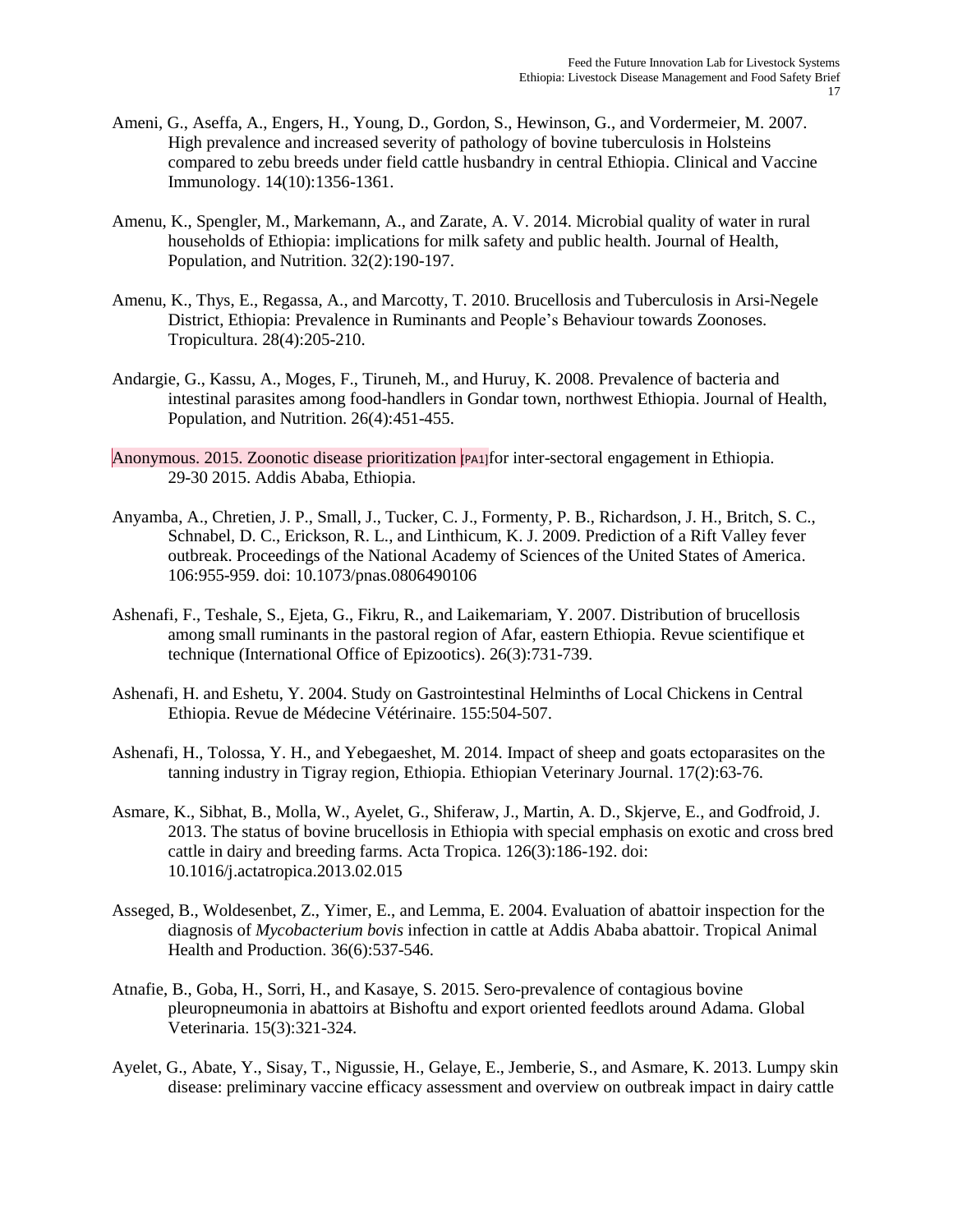at Debre Zeit, central Ethiopia. Antiviral Research. 98(2):261-265. doi: 10.1016/j.antiviral.2013.02.008

- Ayelet, G., Gelaye, E., Negussie, H., and Asmare, K. 2012. Study on the epidemiology of foot and mouth disease in Ethiopia. Revue scientifique et technique (International Office of Epizootics). 31(3):789-798.
- Ayelet, G., Mahapatra, M., Gelaye, E., Egziabher, B. G., Rufeal, T., Sahle, M., Ferris, N. P., Wadsworth, J., Hutchings, G. H., and Knowles, N. J. 2009. Genetic characterization of foot-and-mouth disease viruses, Ethiopia, 1981-2007. Emerging Infectious Diseases. 15(9):1409-1417.
- Ayelet, G. H., R; Jemberie, S; Belay, A; Gelaye, E; Sibhat, B; Skjerve, E; and Asmare, K. 2014. Lumpy skin disease in cattle in central Ethiopia: outbreak investigation and isolation and molecular detection of the virus. Revue scientifique et technique (International Office of Epizootics). 33(3):877-887.
- Bekele, T., Asfaw, Y., Gebre-Egziabeher, B., and Abebe, G. 2011. Seroprevalence of contagious caprine pleuropneumonia in Borana and Guji lowlands, Southern Ethiopia. Ethiopian Veterinary Journal.  $15(2)$ .
- Berhane, Y. and Tefera, A. 2005. Avian flu pandemic threat: Why is Ethiopia considered at risk? Ethiopian Journal of Health Development. 19(3):165.
- Beyi, A. F. 2012. Costs and benefits of foot and mouth disease vaccination practices in commercial dairy farms in Central Ethiopia. MSc Thesis, Wageningen University, The Netherlands.
- Beyi, A. F., Gezahegne, K. Z., Mussa, A., Ameni, G. and Ali, M. S. 2014. Prevalence of bovine tuberculosis in dromedary camels and awareness of pastoralists about its zoonotic importance in Eastern Ethiopia. Journal of Veterinary Medicine and Animal Health. 6(4):109-115. doi: 10.5897/JVMAH2014.0284
- Biffa, D., Jobre, Y., and Chakka, H. 2006. Ovine helminthosis, a major health constraint to productivity of sheep in Ethiopia. Animal Health Research Reviews. 7(1-2):107-118.
- Birhanu, T., Alebie, A., Giro, B., and Chanie, M. 2014. Prevalence of Gastro Intestinal Nematodes of Camel Slaughtered at Akaki Abattoir, Addis Ababa, Ethiopia. Acta Parasitologica Globalis. 5(3):177-182. doi: 10.5829/idosi.apg.2014.5.3.8535
- Catley, A., Admassu, B., Bekele, G., and Abebe, D. 2014. Livestock mortality in pastoralist herds in Ethiopia and implications for drought response. Disasters. 38(3):500-516. doi: 10.1111/disa.12060
- Chaka, H., Goutard, F., Bisschop, S. P., and Thompson, P. N. 2012. Seroprevalence of Newcastle disease and other infectious diseases in backyard chickens at markets in eEstern Shewa zone, Ethiopia. Poultry Science. 91(4):862-869. doi: 10.3382/ps.2011-01906
- CSA. 2015. Agricultural Sample Survey 2014/15 [2007 E.C.], Volume II. Report on livestock and livestock characteristics (private peasant holdings). Central Statistical Agency (CSA). Addis Ababa.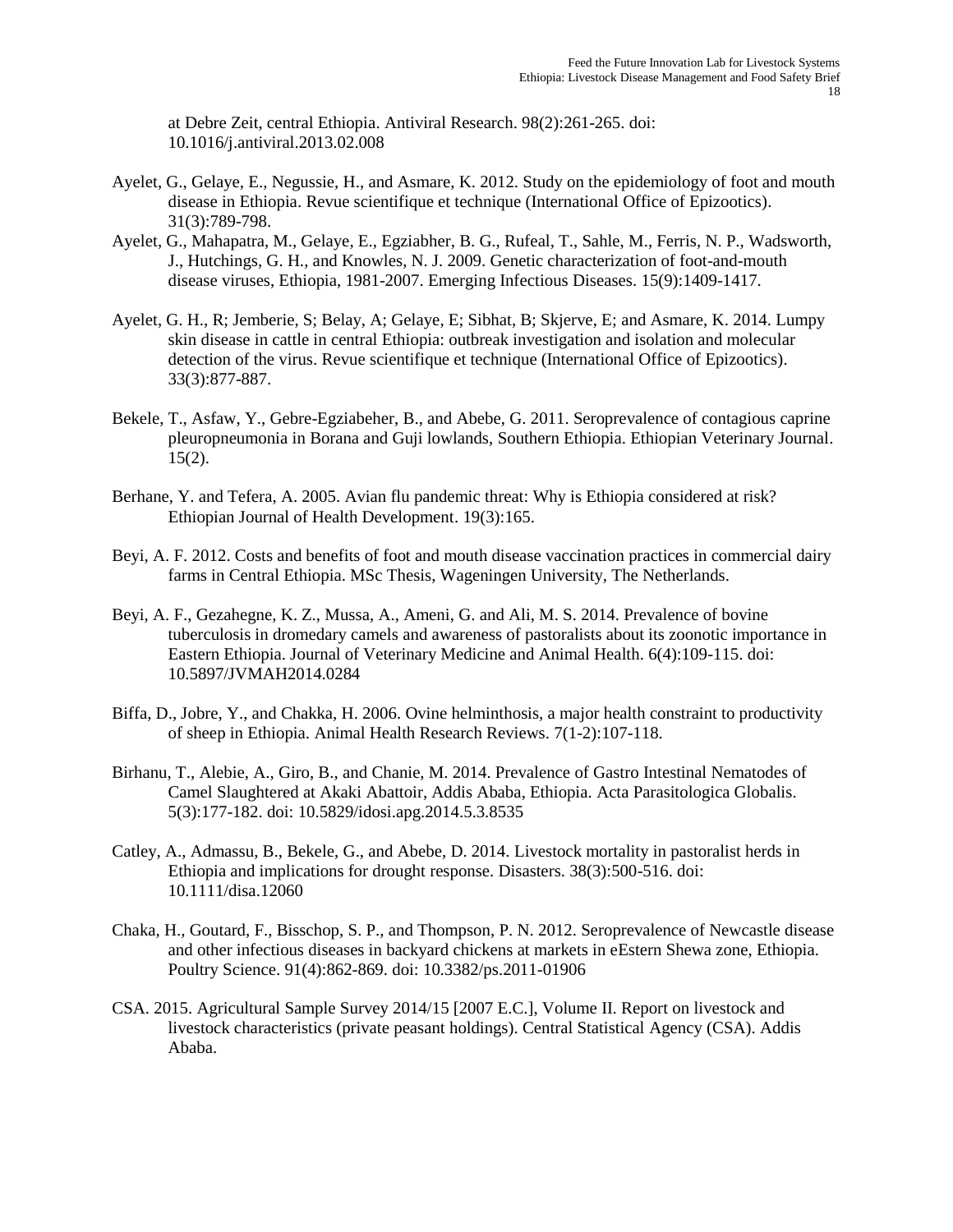- Dadi, L. and Asrat, D. 2008. Prevalence and antimicrobial susceptibility profiles of thermotolerant Campylobacter strains in retail raw meat products in Ethiopia. Ethiopian Journal of Health Development. 22(2):195-200. doi: 10.4314/ejhd.v22i2.10072
- Dagnachew, S., Amamute, A., and Temesgen, W. 2011. Epidemiology of gastrointestinal helminthiasis of small ruminants in selected sites of North Gondar zone, Northwest Ethiopia. Ethiopian Veterinary Journal. 15(2):57-68.
- Das, J. K., Salam, R. A., and Bhutta, Z. A. 2014. Global burden of childhood diarrhea and interventions. Current opinion in infectious diseases. 27(5):451-458. doi: 10.1097/QCO.0000000000000096
- Dawo, F. 2010. Mysterious mortality in camels (*Camelus dromedarius*) in Borana, Ethiopia: evidence of its association with reproductive age groups. Revue scientifique et technique (International Office of Epizootics). 29(3):621-8.
- Demelash, K., Alemu, F., Niguse, A., and Feyera, T. 2014. Prevalence of gastrointestinal Parasites and Efficacy of Anthelmintics Against Nematodes in Camels in Yabello District, Southern Ethiopia. Acta Parasitologica Globalis. 5(3):223-231. doi: 10.5829/idosi.apg.2014.5.3.85129
- Deressa, A., Ali, A., Bayene, M., Selassie, B. N., Yimer, E., and Hussen, K. 2010. The status of rabies in Ethiopia: A retrospective record review. Ethiopian Journal of Health Development. 24(2).
- Dubey, J., Darrington, C., Tiao, N., Ferreira, L., Choudhary, S., Molla, B., and Gebreyes, W. 2013. Isolation of viable *Toxoplasma gondii* from tissues and feces of cats from Addis Ababa, Ethiopia. The Journal of Parasitology. 99(1):56-58. doi: 10.1645/GE-3229.1
- Dubey, J. P., Tiao, N., Gebreyes, W. A., and Jones, J. L. 2012. A review of toxoplasmosis in humans and animals in Ethiopia. Epidemiology and Infection. 140(11):1935-1938.
- Duguma, B., Kechero, Y., and Janssens, G. P. J. 2012. Survey of major diseases affecting dairy cattle in Jimma town, Oromia, Ethiopia. Global Veterinaria. 8(1):62-66.
- Duguma, R., Tasew, S., Olani, A., Damena, D., Alemu, D., Mulatu, T., Alemayehu, Y., Yohannes, M., Bekana, M., and Hoppenheit, A. 2015. Spatial distribution of *Glossina sp*. and *Trypanosoma sp*. in south-western Ethiopia. Parasites & Vectors. 8:1-10. doi: 10.1186/s13071-015-1041-9
- Dulo, F., Feleke, A., Szonyi, B., Fries, R., Baumann, M. P. O., and Grace, D. 2015. Isolation of multidrug-resistant *Escherichia coli* O157 from goats in the Somali region of Ethiopia: a crosssectional, abattoir-based study. *PloS one*, 10, e0142905. <http://dx.doi.org/10.1371/journal.pone.0142905>
- EAHYB. 2012. Ethiopia Animal Health Yearbook 2011. Addis Ababa, Ethiopia.
- ELMP. 2015. Ethiopia Livestock Master Plan. Roadmaps for growth and transformation. A contribution to The Growth and Transformation Plan II (2015-2020). ILRI Editorial and Publishing Services: Addis Ababa, Ethiopia.
- Emiru, B., Amede, Y., Tigre, W., Feyera, T., and Deressa, B. 2013. Epidemiology of Gastrointestinal Parasites of Small Ruminants in Gechi District, Southwest Ethiopia. Advances in Biological Research. 7(5):169-174. doi:10.5829/idosi.abr.2013.7.5.74176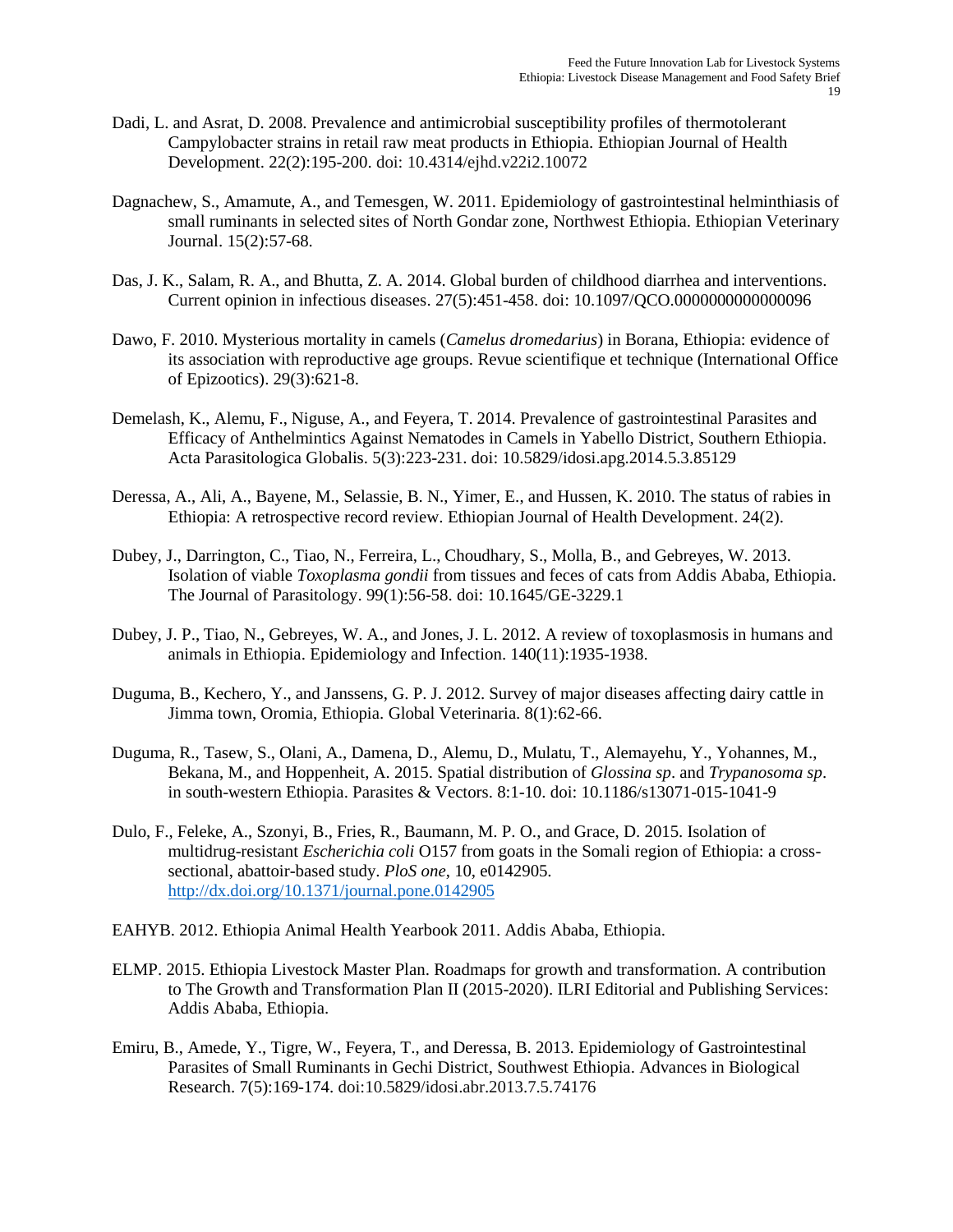- ESGPIP. 2009. Sheep and goat pox: Causes, prevention and treatment. Ethiopian Sheep and Goat Productivity Improvement Program (ESGPIP). Technical Bulletin No.29.
- Ewnetu, D. and Mihret, A. 2010. Prevalence and antimicrobial resistance of Campylobacter isolates from humans and chickens in Bahir Dar, Ethiopia. Foodborne Pathogens and Disease. 7(6):667-670. doi: 10.1089/fpd.2009.0433
- Fikru, R., Andualem, Y., Getachew, T., Menten, J., Hasker, E., Merga, B., Goddeeris, B. M., and Büscher, P. 2015. Trypanosome infection in dromedary camels in Eastern Ethiopia: prevalence, relative performance of diagnostic tools and host related risk factors. Veterinary Parasitology. 211(3-4):175-81. doi: 10.1016/j.vetpar.2015.04.008
- Firdessa, R., Berg, S., Hailu, E., Schelling, E., Gumi, B., Erenso, G., Gadisa, E., Kiros, T., Habtamu, M., Hussein, J., Zinsstag, J., Robertson, B. D., Ameni, G., Lohan, A. J., Loftus, B., Comas, I., Gagneux, S., Tschopp, R., Yamuah, L., Hewinson, G., Gordon, S. V., Young, D. B., and Aseffa, A. 2013. Mycobacterial lineages causing pulmonary and extrapulmonary tuberculosis, Ethiopia. Emerging Infectious Diseases. 19(3):460-463. doi: 10.3201/eid1903.120256
- Firdessa, R., Tschopp, R., Wubete, A., Sombo, M., Hailu, E., Erenso, G., Kiros, T., Yamuah, L., Vordermeier, M., and Hewinson, R. G. 2012. High prevalence of bovine tuberculosis in dairy cattle in central Ethiopia: implications for the dairy industry and public health. PloS one, 7, e52851. http://dx.doi.org/10.1371/journal.pone.0052851
- Fromsa, A. and Jobre, Y. 2012. Estimated annual economic loss from organ condemnation, decreased carcass weight and milk yield due to bovine hydatidosis (*Echinococcus granulosus*, Batsch, 1786) in Ethiopia. Ethiopian Veterinary Journal. 16(2):1-14.
- Gadisa, E., Tsegaw, T., Abera, A., Elnaiem, D.-E., Den Boer, M., Aseffa, A., and Jorge, A. 2015. Ecoepidemiology of visceral leishmaniasis in Ethiopia. Parasites & Vectors. 8:381**.** doi: 10.1186/s13071-015-0987-y
- Garedew-Kifelew, L., Wondafrash, N., and Feleke, A. 2014. Identification of drug-resistant Salmonella from food handlers at the University of Gondar, Ethiopia. BMC Research Notes. 7:545. doi: 10.1186/1756-0500-7-545
- Gari, G., Bonnet, P., Roger, F., and Waret-Szkuta, A. 2011. Epidemiological aspects and financial impact of lumpy skin disease in Ethiopia. Preventive Veterinary Medicine. 102(4):274-283. doi: 10.1016/j.prevetmed.2011.07.003
- Gari, G., Grosbois, V., Waret-Szkuta, A., Babiuk, S., Jacquiet, P., and Roger, F. 2012. Lumpy skin disease in Ethiopia: Seroprevalence study across different agro-climate zones. Acta Tropica. 123(2):101-106. doi: 10.1016/j.actatropica.2012.04.009
- GBD. 2010. Global burden of diseases, injuries, and risk factors study 2010. GBD profile: Ethiopia. [http://www.healthmetricsandevaluation.org](http://www.healthmetricsandevaluation.org/) (Accessed 24 January 2016.)
- Gebremedhin, E. Z. and Tadesse, G. 2015. A meta-analysis of the prevalence of *Toxoplasma gondii* in animals and humans in Ethiopia. Parasites & Vectors. 8:291. doi: 10.1186/s13071-015-0901-7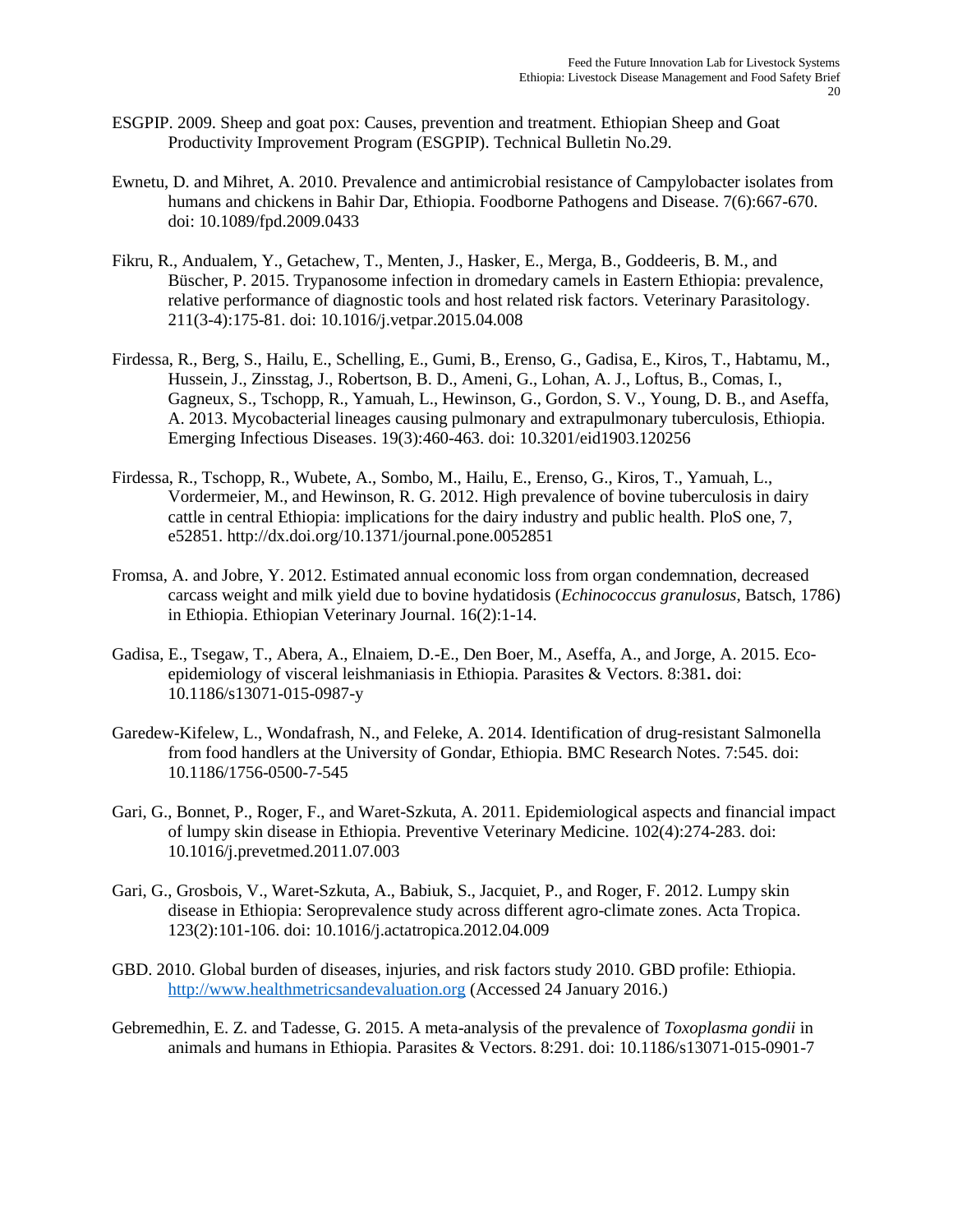- Gedlu, M. 2004. Serological, clinical and participatory epidemiological survey of contagious bovine pleuropneumonia in Somali region, Ethiopia. AAU. MSc thesis, Addis Ababa University, Ethiopia.
- Gelaye, E., Belay, A., Ayelet, G., Jenberie, S., Yami, M., Loitsch, A., Tuppurainen, E., Grabherr, R., Diallo, A., and Lamien, C. E. 2015. Capripox disease in Ethiopia: genetic differences between field isolates and vaccine strain, and implications for vaccination failure. Antiviral Research. 119:28-35. doi: 10.1016/j.antiviral.2015.04.008
- Getachew, B., Kyule, M. N., Balcha, M., and Dawo, F. 2014. Seroprevalence of Newcastle disease virus antibodies in village chickens in Kersana-Kondalaity district, Ethiopia. Global Veterinaria. 12(3):426-430. doi: 10.5829/idosi.gv.2014.12.03.8389
- Grace, D., Mutua, F., Ochungo, P., Kruska, R., Jones, K., Brierley, L., Lapar, L., Said, M., Herrero, M., and Phuc, P. M. 2012. Mapping of poverty and likely zoonoses hotspots. Zoonoses Project 4, report to Department for International Development, UK. International research Institute, July 2012.
- Gumi, B., Firdessa, R., Yamuah, L., Sori, T., Tolosa, T., Aseffa, A., Zinsstag, J., and Schelling, E. 2013. Seroprevalence of brucellosis and Q-Fever in southeast Ethiopian pastoral livestock. Journal of Veterinary Science & Medical Diagnosis. 2(1). doi: 10.4172/2325-9590.1000109
- Gumi, B., Schelling, E., Berg, S., Firdessa, R., Erenso, G., Mekonnen, W., Hailu, E., Melese, E., Hussein, J., and Aseffa, A. 2012a. Zoonotic transmission of tuberculosis between pastoralists and their livestock in South-East Ethiopia. EcoHealth. 9(2):139-149. doi: 10.1007/s10393-012-0754-x
- Gumi, B., Schelling, E., Firdessa, R., Aseffa, A., Tschopp, R., Yamuah, L., Young, D., and Zinsstag, J. 2011. Prevalence of bovine tuberculosis in pastoral cattle herds in the Oromia region, southern Ethiopia. Tropical Animal Health and Production. 43(6):1081-1087. doi: 10.1007/s11250-010- 9777-x
- Gumi, B., Schelling, E., Firdessa, R., Erenso, G., Biffa, D., Aseffa, A., Tschopp, R., Yamuah, L., Young, D., and Zinsstag, J. 2012b. Low prevalence of bovine tuberculosis in Somali pastoral livestock, southeast Ethiopia. Tropical Animal Health and Production. 44(7):1445-1450.
- Habtamu, T. T., Richard, B., Dana, H., and Kassaw, A. T. 2015. Camel brucellosis: its public health and economic impact in pastoralists, Mehoni district, southeastern Tigray, Ethiopia. Journal of Microbiology Research. 5(5):149-156. doi:10.5923/j.microbiology.20150505.02
- Hailu, B., Tolosa, T., Gari, G., Teklue, T., and Beyene, B. 2014. Estimated prevalence and risk factors associated with clinical lumpy skin disease in northeastern Ethiopia. Preventive Veterinary Medicine. 115(1-2):64-68. doi: 10.1016/j.prevetmed.2014.03.013
- Havelaar, A. H., Kirk, M. D., Torgerson, P. R., Gibb, H. J., Hald, T., Lake, R. J., and Etal. 2015. World Health Organization global estimates and regional comparisons of the burden of foodborne disease in 2010. PLoS Medicine. 12. http://dx.doi.org/10.1371/journal.pmed.1001923
- Hiko, A., Asrat, D., and Zewde, G. 2008. Occurrence of *Escherichia coli* O157: H7 in retail raw meat products in Ethiopia. The Journal of Infection in Developing Countries. 2(5):389-393.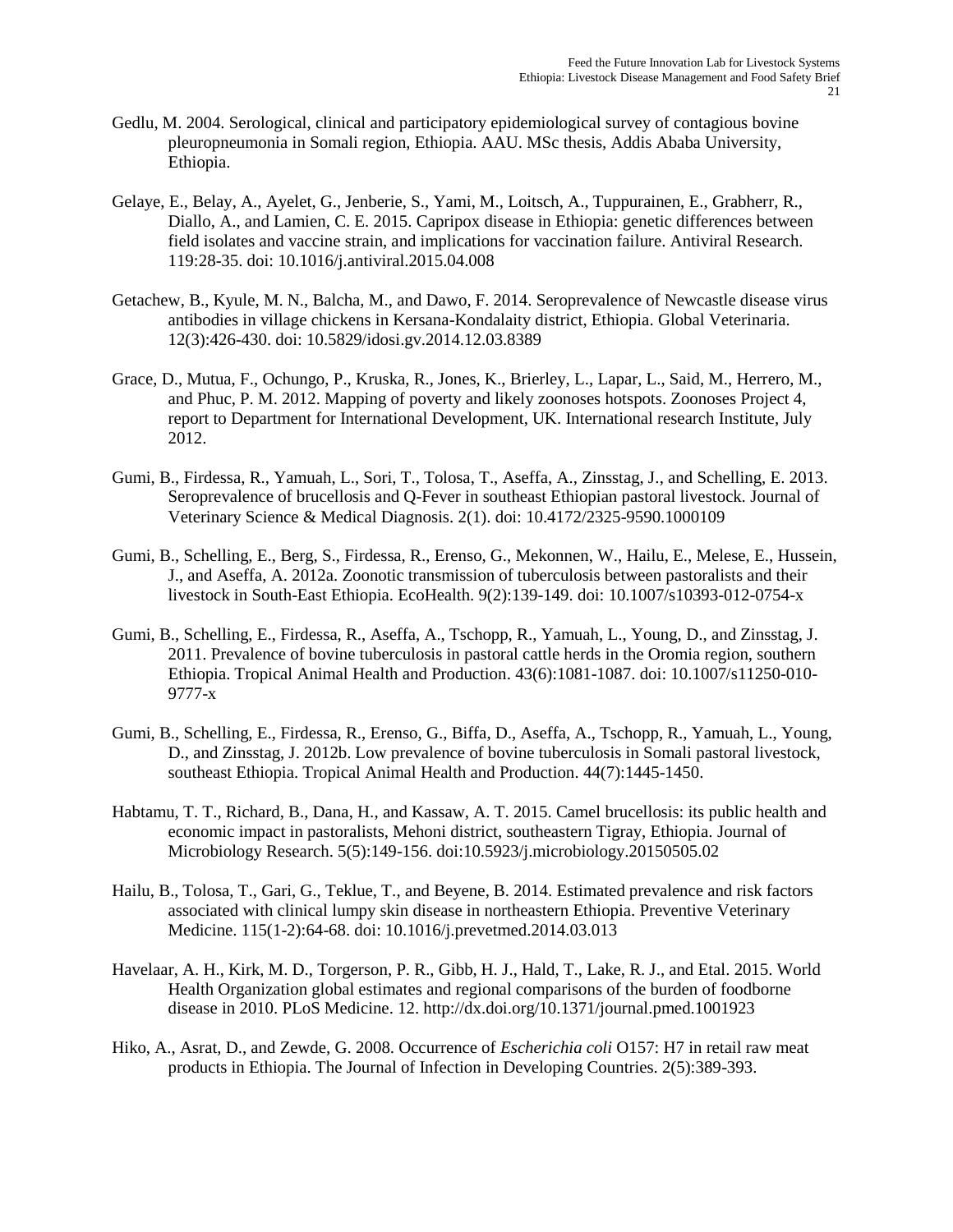- Jabbar, M. A. and Grace, D. 2012. Regulations for safety of animal source foods in selected Sub-Saharan African countries: Current status and their implications. Prepared for The Safe Food, Fair Food Project. International Livestock Research Institute, Nairobi, Kenya. January 2012.
- Jemberu, W. T., Mourits, M. C. M., Sahle, M., Siraw, B., Vernooij, J. C. M., and Hogeveen, H. 2015. Epidemiology of foot and mouth disease in Ethiopia: a retrospective analysis of district level outbreaks, 2007–2012. Transboundary and Emerging Diseases. doi: 10.1111/tbed.12338
- Jergefa, T., Kelay, B., Bekana, M., Teshale, S., Gustafson, H., and Kindahl, H. 2009. Epidemiological study of bovine brucellosis in three agro-ecological areas of central Oromiya, Ethiopia. Revue Scientifique et Technique (International Office of Epizootics). 28(3):933-943 .
- Kassa, G. M., Abebe, F., Worku, Y., Legesse, M., Medhin, G., Bjune, G., and Ameni, G. 2012. Tuberculosis in Goats and Sheep in Afar Pastoral Region of Ethiopia and Isolation of *Mycobacterium tuberculosis* from Goat. Veterinary Medicine International. 869146. doi: 10.1155/2012/869146
- Kassahun, J., Yimer, E., Geyid, A., Abebe, P., Newayeselassie, B., Zewdie, B., Beyene, M., and Bekele, A. 2006. Sero-prevalence of brucellosis in occupationally exposed people in Addis Ababa, Ethiopia. Ethiopian Medical Journal. 44(3):245-252.
- Kassaye, D. and Molla, W. 2012. Seroprevalence of contagious bovine pleuropneumonia at export quarantine centers in and around Adama, Ethiopia*.* Tropical Animal Health and Production. 45(1):275-279. doi: 10.1007/s11250-012-0212-3
- Kassayeq, E. and Kebede, E. 2010. Epidemiological study on manage mite, lice and sheep keds of small ruminants in Tigray region, northern Ethiopia. Ethiopian Veterinary Journal. 14(2):51-66.
- Kebede, N., Mitiku, A., and Tilahun, G. 2010. Retrospective survey of human hydatidosis in Bahir Dar, northwestern Ethiopia. Eastern Mediterranean Health Journal. 16(9):937-41.
- Kebede, N., Tilahun, G., and Hailu, A. 2009. Current status of bovine cysticercosis of slaughtered cattle in Addis Ababa Abattoir, Ethiopia. Tropical Animal Health and Production. 41(3):291-294. doi: 10.1007/s11250-008-9188-4
- Koskei, P., Janitschke, K., and Feseha, G. 2014. Prevalence of *Echinococcus granulosus* in some selected sites of Ethiopia. East African Journal of Public Health. 8(3):170-175.
- Kumsa, B., Beyecha, K., and Geloye, M. 2012. Ectoparasites of sheep in three agro-ecological zones in central Oromia, Ethiopia. Onderstepoort Journal of Veterinary Research. 79(1):1-7. <http://www.ojvr.org/index.php/ojvr/article/view/442/719>
- Kumsa, B., Debela, E., and Megersa, B. 2010. Comparative Efficacy of Albendazole, Tetramisole and Ivermectin Against Gastrointestinal Nematodes in nNaturally Infected Goats in Ziway, Oromia Regional State (Southern Ethiopia). Journal of Animal and Veterinary Advances. 9(23):2905- 2911. doi: [10.3923/javaa.2010.2905.2911](http://dx.doi.org/10.3923/javaa.2010.2905.2911)
- Kumsa, B., Tadesse, T., Sori, T., Dugum, R., and Hussen, B. 2011. Helminths of Sheep and Goats in Central Oromia (Ethiopia) During the Dry Season. Journal of Animal and Veterinary Advances. 10(14):1845-1849. doi: [10.3923/javaa.2011.1845.1849](http://dx.doi.org/10.3923/javaa.2011.1845.1849)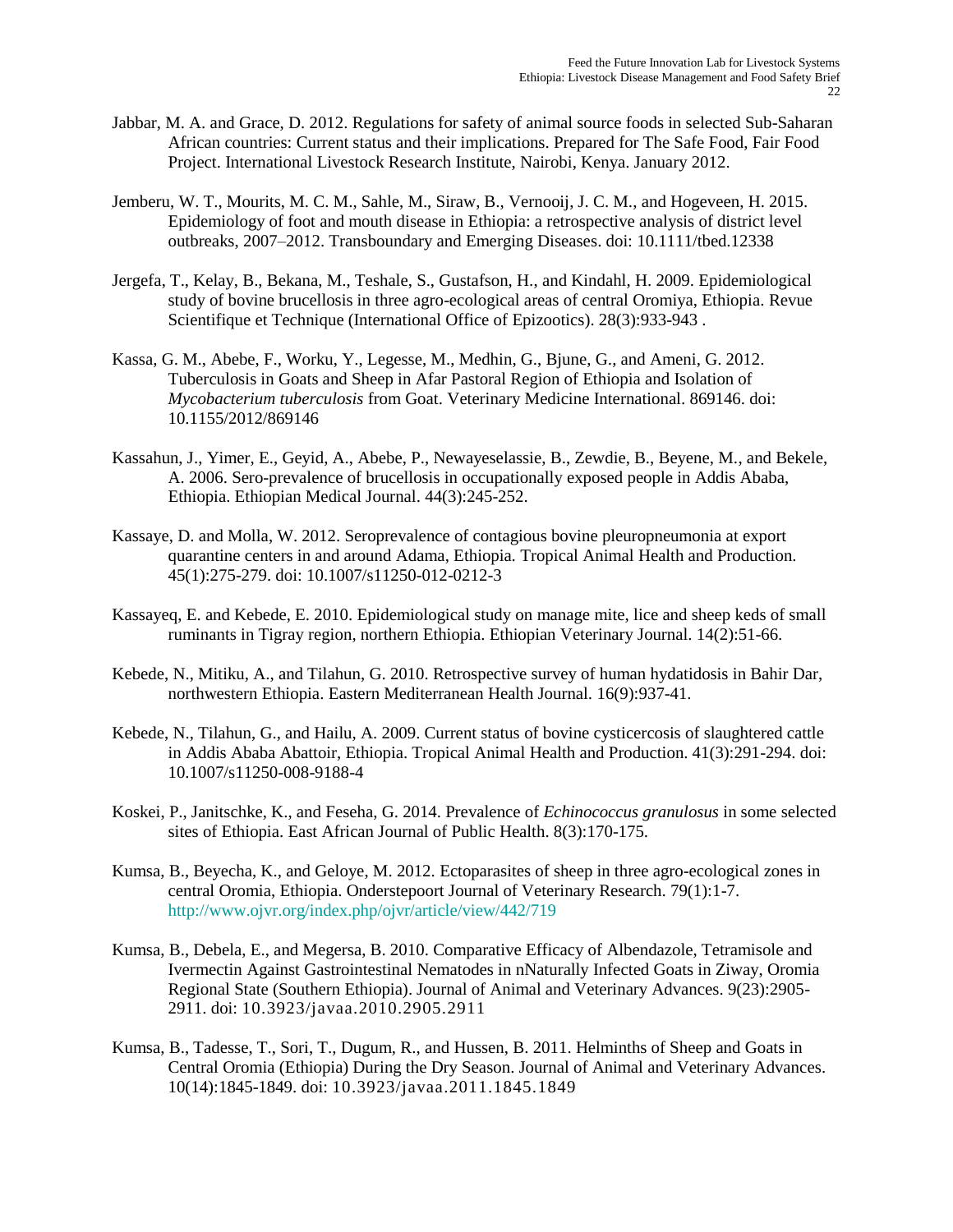- Kumsa, B. and Wossene, A. 2007. Abomasal nematodes of small ruminants of Ogaden region, eastern Ethiopia: prevalence, worm burden and species composition. Revue de Médecine Vétérinaire. 158(1):27-32.
- Laval, G. 1999. Cost analysis of contagious bovine pleuropneumonia in Ethiopia. Unpublished.
- Leforban, Y. 2005. Report of a mission on foot and mouth disease in Ethiopia. Proposals for a strategic plan for a control program oriented to the export, 10–22 April 2005.
- Leta, S., De Clercq, E. M., and Madder, M. 2013. High-resolution predictive mapping for *Rhipicephalus appendiculatus* (Acari: Ixodidae) in the Horn of Africa. Experimental and Applied Acarology. 60(4):531-542. doi: 10.1007/s10493-013-9670-1
- Lund, B. M. 2015. Microbiological Food Safety for Vulnerable People. International Journal of Environmental Research and Public Health. 12(8):10117-10132. doi: 10.3390/ijerph120810117
- Mazengia, H. 2012. Review on major viral diseases of chickens reported in Ethiopia. Journal of Infectious Diseases and Immunity*.* 4(1):1-9. doi: 10.5897/JIDIx11.001
- Mazengia, H., Bekele, S. T., and Negash, T. 2009. Incidence of infectious bursal disease in village chickens in two districts of Amhara region, northwest Ethiopia. Livestock Research for Rural Development. 21(12):214. http://www.lrrd.org/lrrd21/12/maze21214.htm
- Megersa, B. 2010. An epidemiological study of major camel diseases in the Borana lowland, Southern Ethiopia. Drylands Coordination Group (DCG) Report, 2.
- Megersa, B., Beyene, B., Abunna, F., Regassa, A., Amenu, K., and Rufael, T. 2009. Risk factors for foot and mouth disease seroprevalence in indigenous cattle in southern Ethiopia: the effect of production system. Tropical Animal Health and Production. 41(6):891-898. doi: 10.1007/s11250- 008-9276-5
- Megersa, B., Biffa, D., Abunna, F., Regassa, A., Bohlin, J., and Skjerve, E. 2012. Epidemic characterization and modeling within herd transmission dynamics of an "emerging transboundary" camel disease epidemic in Ethiopia. Tropical Animal Health and Production. 44(7):1643-1651. doi: 10.1007/s11250-012-0119-z
- Megersa, B., Biffa, D., Abunna, F., Regassa, A., Godfroid, J., and Skjerve, E. 2011a. Seroprevalence of brucellosis and its contribution to abortion in cattle, camel, and goat kept under pastoral management in Borana, Ethiopia. Tropical Animal Health and Production. 43(3):651-656. doi: 10.1007/s11250-010-9748-2
- Megersa, B., Biffa, D., Belina, T., Debela, E., Regassa, A., Abunna, F., Rufael, T., Stubsjøen, S. M., and Skjerve, E. 2011b. Serological investigation of Peste des Petits Ruminants (PPR) in small ruminants managed under pastoral and agro-pastoral systems in Ethiopia. Small Ruminant Research. 97(1-3):134-138. [doi:10.1016/j.smallrumres.2011.03.003](http://dx.doi.org/10.1016/j.smallrumres.2011.03.003)
- Megersa, B., Tesfaye, E., Regassa, A., Abebe, R., and Abunna, F. 2010. Bovine cysticercosis in cattle slaughtered at Jimma municipal abattoir, southwestern Ethiopia: Prevalence, Cyst viability and its socio-economic importance. Veterinary World. 2(2):257-262. doi: 10.5455/vetworld.2010.257- 262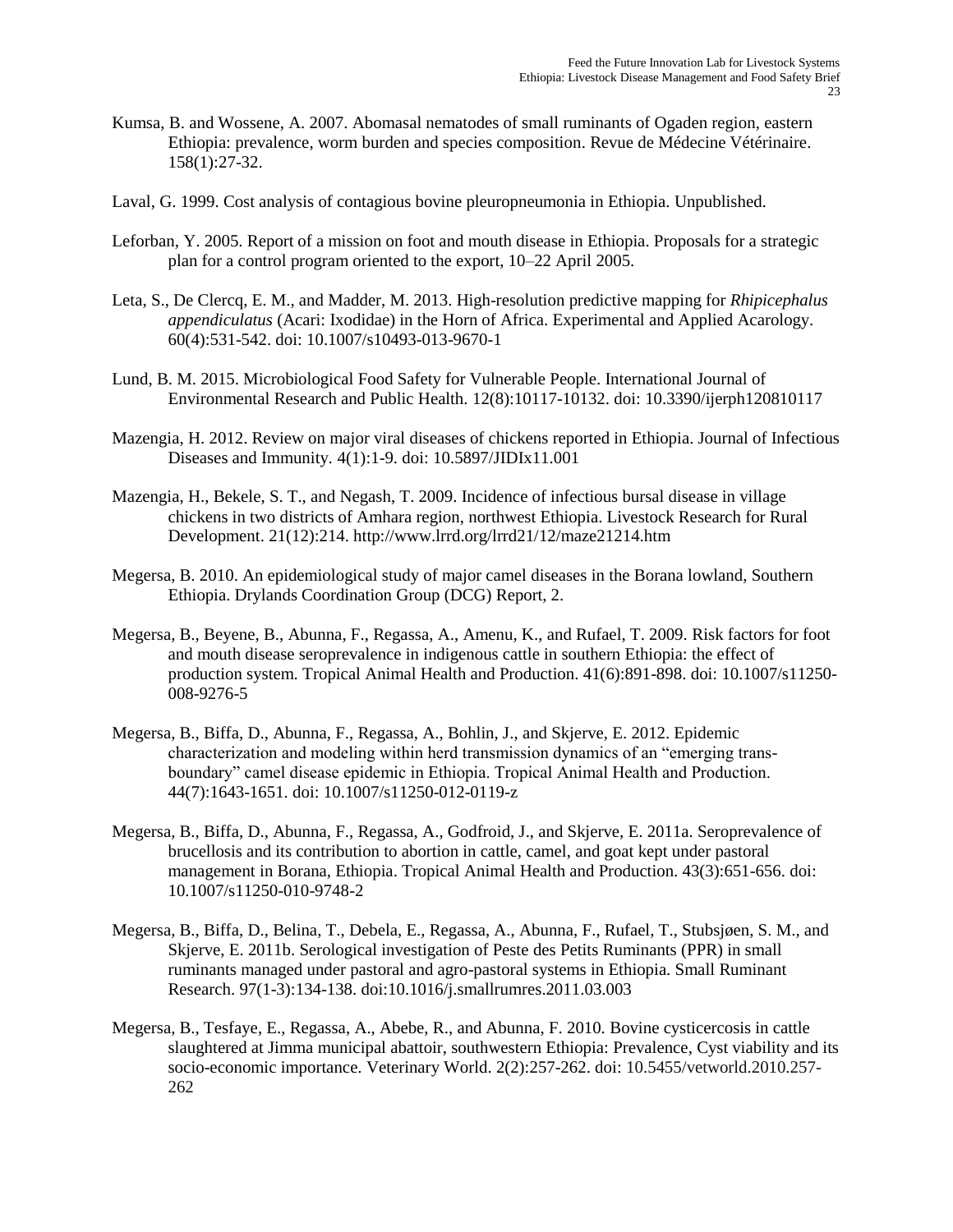- Mekonnen, H., Kebede, A., and Menkir, S. 2014. Isolation rate and drug resistance patterns of Shigella species among diarrheal patients attending at Hiwot Fana hospital, Harar, Ethiopia. Ethiopian Journal of Science and Technology*.* 7(1):15-25.
- Mekuria, S., Zerihun, A., Gebre-Egziabher, B., and Tibbo, M. 2008. Participatory investigation of Contagious Caprine Pleuropneumonia (CCPP) in goats in the Hammer and Benna-Tsemay districts of southern Ethiopia. Tropical Animal Health and Production. 40(8):571-582. doi: 10.1007/s11250-008-9136-3. Epub
- Mengesha, D., Molla Zewde, B., Toquin, M.-T., Kleer, J., Hildebrandt, G., and Gebreyes, W. A. 2009. Occurrence and distribution of *Listeria monocytogenes* and other listeria species in ready-to-eat and raw meat products. Vorkommen und Verteilung von *Listeria monocytogenes* und anderen Listeria spp. in verzehrsfertigen Lebensmitteln und rohem Fleisch. Berliner und Münchener Tierärztliche Wochenschrift. 122(1-2):20-4.
- Mengistu, A. and Enquselassie, F. 2014. Systematic review on *Mycobacterium bovis* as potential cause of tuberculosis to humans in Ethiopia. Food and Public Health. 4:60-66.
- Mersha, G., Asrat, D., Zewde, B. M., and Kyule, M. 2010. Occurrence of *Escherichia coli* O157: H7 in faeces, skin and carcasses from sheep and goats in Ethiopia. Letters in Applied Microbiology. 50(1):71-76. doi: 10.1111/j.1472-765X.2009.02757.x
- MOA. 2011. Guidelines for Gender Mainstreaming in Agricultural Sector. Ministry of Agriculture (MOA), Women's Affairs Directorate. October 2011, Addis Ababa, Ethiopia.
- Moch, R. W., Ebner, E. E., Barsoum, L. S., and Botros, B. A. 1975. Leptospirosis in Ethiopia: a serological survey in domestic and wild animals. The Journal of Tropical Medicine and Hygiene. 78(2):38-42.
- Molla, B., Yilma, R., and Alemayehu, D. 2004. *Listeria monocytogenes* and other listeria species in retail meat and milk products in Addis Ababa, Ethiopia. Ethiopian Journal of Health Development. 18(3):208-212. doi: 10.4314/ejhd.v18i3.9962
- Mummed, Y. Y. and Webb, E. C. 2015. Causes of Beef Carcass and Organ Condemnations in Ethiopia. Asian Journal of Animal and Veterinary Advances*.* 10:147-160.
- Negera, E., Gadisa, E., Yamuah, L., Engers, H., Hussein, J., Kuru, T., Hailu, A., Gedamu, L., and Aseffa, A. 2008. Outbreak of cutaneous leishmaniasis in Silti woreda, Ethiopia: risk factor assessment and causative agent identification. Transactions of the Royal Society of Tropical Medicine and Hygiene*.* 102(9):883-890. doi: 10.1016/j.trstmh.2008.03.021
- Negusssie, H., Kyule, M. N., Yami, M., and Ayelet, G. 2011. Outbreak investigations and genetic characterization of foot-and-mouth disease virus in Ethiopia in 2008/2009. Tropical Animal Health and Production. 43(1):235-243. doi: 10.1007/s11250-010-9683-2
- Onu, S. H. and Shiferaw, T. Z. 2013. Prevalence of ectoparasite infestations of cattle in Bench Maji zone, southwest Ethiopia. Veterinary World. 6(6):291-294.
- Philip, C. B., Hoogstraal, H., Reiss-Gutfreund, R., and Clifford, C. M. 1966. Evidence of rickettsial disease agents in ticks from Ethiopian cattle. Bulletin of the World Health Organization. 35(2):127-131.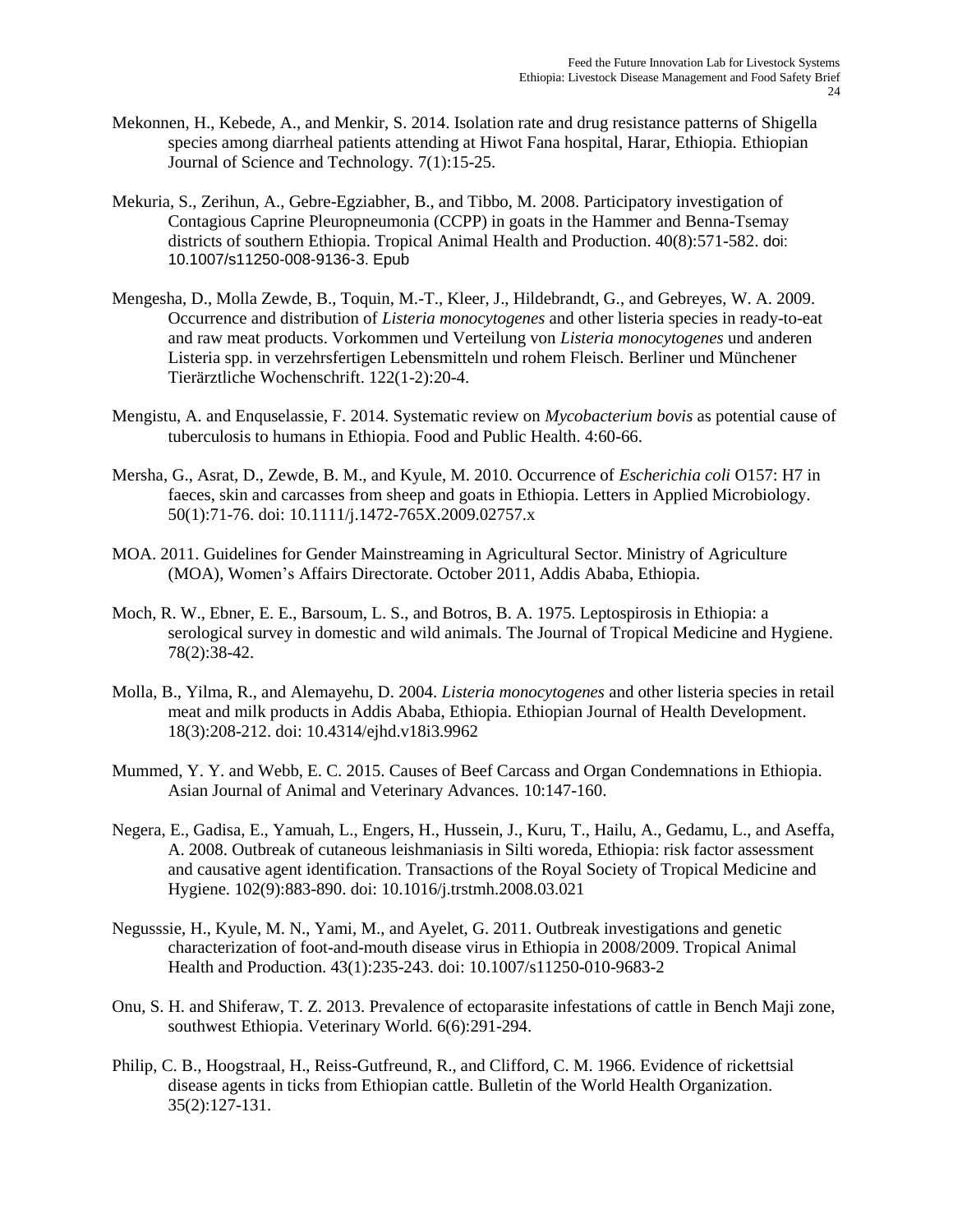- Regassa, A., Abunna, F., Mulugeta, A., and Megersa, B. 2009a. Major metacestodes in cattle slaughtered at Wolaita Soddo Municipal Abattoir, Southern Ethiopia: prevalence, cyst viability, organ distribution and socioeconomic implications. Tropical Animal Health and Production. 41(7):1495-1502. doi: 10.1007/s11250-009-9338-3
- Regassa, F., Sori, T., Dhuguma, R., and Kiros, Y. 2006. Epidemiology of gastrointestinal parasites of ruminants in western Oromia, Ethiopia. International Journal of Applied Research in Veterinary Medicine. 4:51. doi: 10.5829/idosi.abr.2013.7.5.74176
- Regassa, G., Mekonnen, D., Yamuah, L., Tilahun, H., Guta, T., Gebreyohannes, A., Aseffa, A., Abdoel, T. H., and Smits, H. L. 2009b. Human brucellosis in traditional pastoral communities in Ethiopia. International Journal of Tropical Medicine. 4(2):59-64.
- Reusken, C. B., Messadi, L., Feyisa, A., Ularamu, H., Godeke, G. J., Danmarwa, A., Dawo, F., Jemli, M., Melaku, S., Shamaki, D., Woma, Y., Wungak, Y., Gebremedhin, E. Z., Zutt, I., Bosch, B. J., Haagmans, B. L., and Koopmans, M. P. 2014. Geographic distribution of MERS coronavirus among dromedary camels, Africa. Emerging Infectious Diseases. 20(8):1370-1374. doi: 10.3201/eid2008.140590
- Rufael, T., Catley, A., Bogale, A., Sahle, M., and Shiferaw, Y. 2008. Foot and mouth disease in the Borana pastoral system, southern Ethiopia and implications for livelihoods and international trade. Tropical animal Health and Production. 40(1):29-38.
- Seboxa, T. and Goldhagen, J. 1989. Anthrax in Ethiopia. Tropical and Geographical Medicine. 41(2):108- 112.
- Shiferaw, G. 2004. Anthrax in Wabessa village in the Dessie Zuria district of Ethiopia. Revue scientifique et technique (International Office of Epizootics). 23(3):951-956.
- Shiferaw, G., Tariku, S., Ayelet, G., and Abebe, Z. 2006. Contagious caprine pleuropneumonia and Mannheimia haemolytica-associated acute respiratory disease of goats and sheep in Afar region, Ethiopia. Revue scientifique et technique (International Office of Epizootics). 25(3):1153-1163.
- Shitaye, J. E., Tsegaye, W., and Pavlik, I. 2007. Bovine tuberculosis infection in animal and human populations in Ethiopia: a review. Veterinarni Medicina. 52:317-332.
- Solomon, A., Workalemahu, A., Jabbar, M.A., Ahmed, M.M., and Hurissa, B. 2003. Livestock marketing in Ethiopia: A review of structure, performance, and development initiatives, ILRI (aka ILCA and ILRAD). Socio-economics and Policy Research Working Paper 52. ILRI (International Livestock Research Institute), Nairobi, Kenya. 35pp.
- Tadesse, G. 2014. Prevalence of human Salmonellosis in Ethiopia: a systematic review and meta-analysis. BMC Infectious Diseases. 14:88. doi: 10.1186/1471-2334-14-88
- Tadesse, G. and Gebremedhin, E. Z. 2015. Prevalence of *Salmonella* in raw animal products in Ethiopia: a meta-analysis. BMC Research Notes. 8:163. doi: 10.1186/s13104-015-1127-7
- Tafa, B., Sewunet, T., Tassew, H., and Asrat, D. 2014. Isolation and antimicrobial susceptibility patterns of Campylobacter species among diarrheic children at Jimma, Ethiopia. International Journal of Bacteriology. 2014:7.<http://dx.doi.org/10.1155/2014/560617>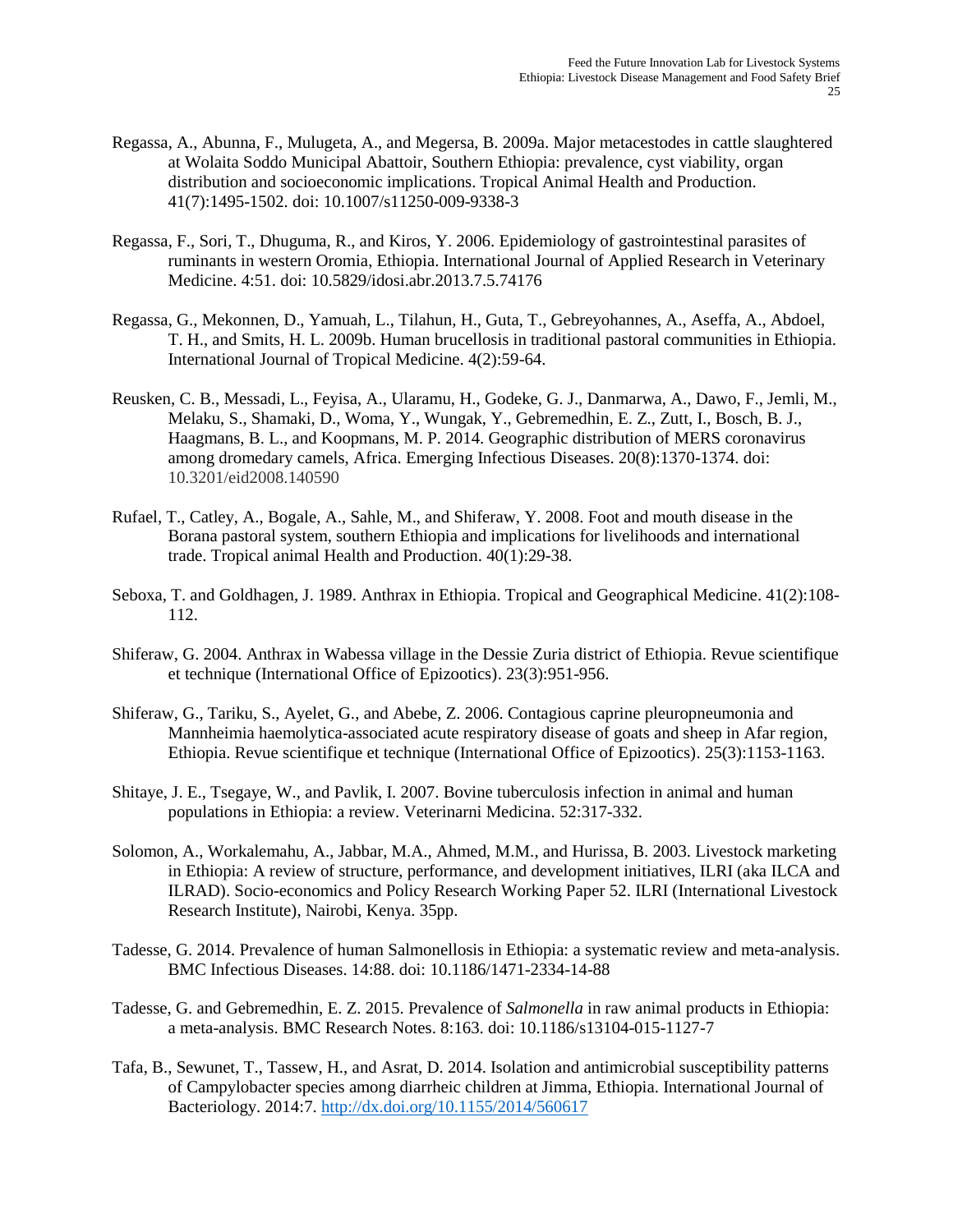- Tekle, T. and Abebe, G. 2001. Trypanosomosis and helminthoses: major health problems of camels (*Camelus dromedarius*) in the southern rangelands of Borena, Ethiopia. Journal of Camel Practice and Research. 8(1):39-42.
- Terefe, Y., Redwan, F., and Zewdu, E. 2014. Bovine cysticercosis and its food safety implications in Harari People's National Regional State, eastern Ethiopia. Onderstepoort Journal of Veterinary Research. 81(1):01-06. doi: 10.4102/ojvr.v81i1.676
- Teshale, S., Muhie, Y., Dagne, A., and Kidanemariam, A. 2006. Seroprevalence of small ruminant brucellosis in selected districts of Afar and Somali pastoral areas of Eastern Ethiopia: the impact of husbandry practice. Revue de Médecine Vétérinaire. 157(11):557.
- Tolossa, Y. H. 2014. Ectoparasitism: Threat to Ethiopian small ruminant population and tanning industry. Journal of Veterinary Medicine and Animal Health. 6(1):25-33. doi: 10.5897/JVMAH2013.0253
- Tschopp, R., Abera, B., Sourou, S. Y., Guerne-Bleich, E., Aseffa, A., Wubete, A., Zinsstag, J., and Young, D. 2013. Bovine tuberculosis and brucellosis prevalence in cattle from selected milk cooperatives in Arsi zone, Oromia region, Ethiopia. BMC Veterinary Research. 9:163-6148-9- 163. doi: 10.1186/1746-6148-9-163
- Tschopp, R., Schelling, E., Hattendorf, J., Aseffa, A., and Zinsstag, J. 2009. Risk factors of bovine tuberculosis in cattle in rural livestock production systems of Ethiopia. Preventive Veterinary Medicine. 89(3-4):205-211. doi: 10.1016/j.prevetmed.2009.02.006
- Tsegaw, T., Gadisa, E., Seid, A., Abera, A., Teshome, A., Mulugeta, A., Herrero, M., Argaw, D., Jorge, A., and Aseffa, A. 2013. Identification of environmental parameters and risk mapping of visceral leishmaniasis in Ethiopia by using geographical information systems and a statistical approach. Geospatial Health. 7(2):299-308.
- Vordermeier, M., Ameni, G., Berg, S., Bishop, R., Robertson, B. D., Aseffa, A., Hewinson, R. G., and Young, D. B. 2012. The influence of cattle breed on susceptibility to bovine tuberculosis in Ethiopia. Comparative Immunology, Microbiology and Infectious Diseases. 35:227-232. doi: 10.1016/j.cimid.2012.01.003
- Waret-Szkuta, A., Roger, F., Chavernac, D., Yigezu, L., Libeau, G., Pfeiffer, D. U., and Guitian, J. 2008. Peste des petits ruminants (PPR) in Ethiopia: analysis of a national serological survey. BMC Veterinary Research*.* 4:34. doi: 10.1186/1746-6148-4-34
- Woldemariam, T., Asrat, D., and Zewde, G. 2009. Prevalence of thermophilic Campylobacter species in carcasses from sheep and goats in an abattoir in Debre Zeit area, Ethiopia. Ethiopian Journal of Health Development. 23(3):229-233. doi: 10.4314/ejhd.v23i3.53245
- Yacob, H. T., Ataklty, H., and Kumsa, B. 2008a. Major ectoparasites of cattle in and around Mekelle, northern Ethiopia. Entomological Research. 38(2):126-130. doi: 10.1111/j.1748- 5967.2008.00148.x
- Yacob, H. T., Nesanet, B., and Dinka, A. 2008b. Part II: Prevalences of major skin diseases in cattle, sheep and goats at Adama Veterinary Clinic, Oromia regional state, Ethiopia. Revue de Médecine Vétérinaire*.* 159(8-9):455-461.